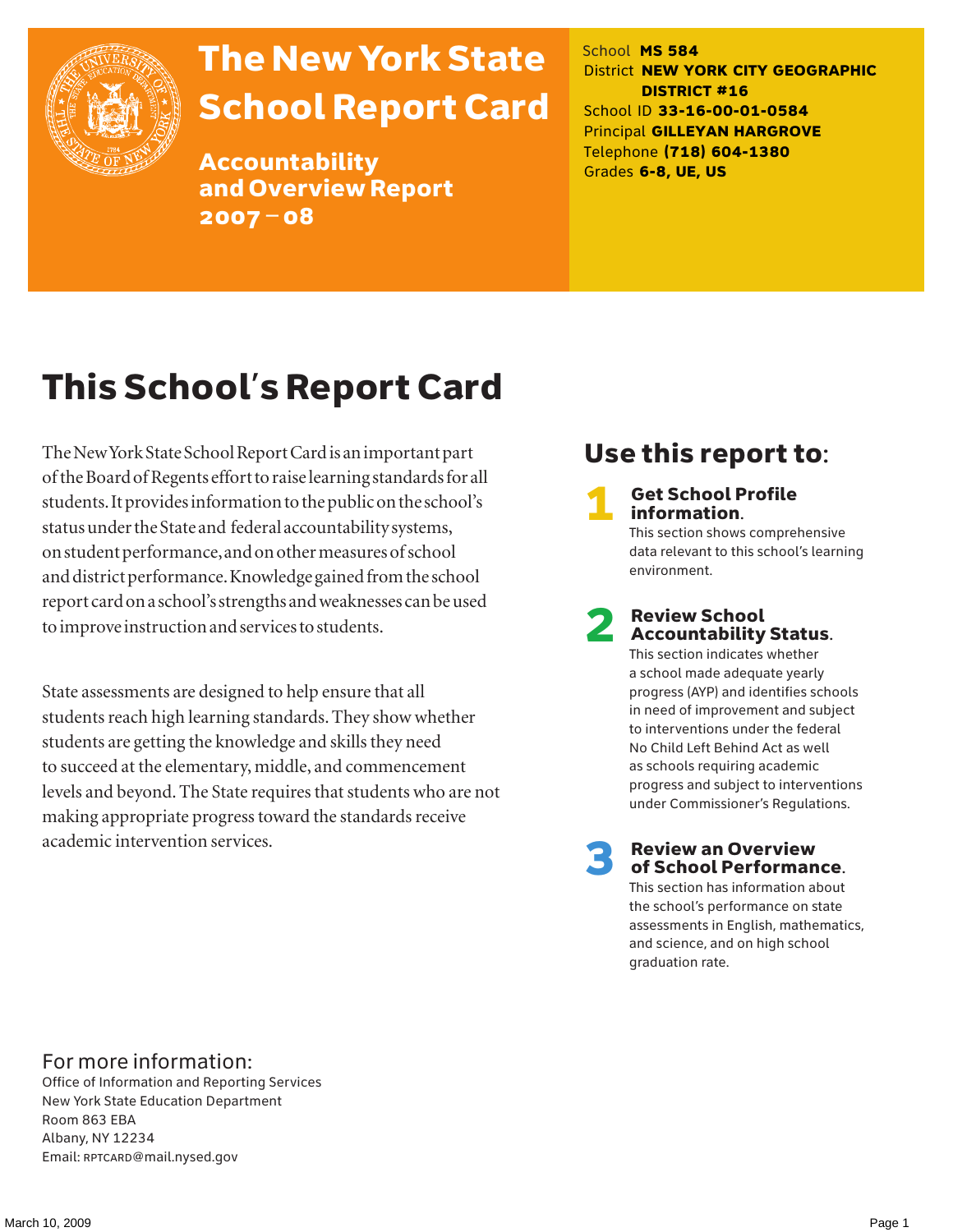School **MS 584** District **NEW YORK CITY GEOGRAPHIC DISTRICT #16** School ID **33-16-00-01-0584**

This section shows comprehensive data relevant to this school's learning environment, including information about enrollment, average class size, and teacher qualifications.

## Enrollment

|                            | $2005 - 06$ | 2006-07     | $2007 - 08$ |
|----------------------------|-------------|-------------|-------------|
| Pre-K                      | 0           | $\mathbf 0$ | 0           |
| Kindergarten               | 0           | 0           | 0           |
| Grade 1                    | 0           | 0           | 0           |
| Grade 2                    | 0           | 0           | 0           |
| Grade 3                    | 0           | 0           | 0           |
| Grade 4                    | 0           | 0           | 0           |
| Grade 5                    | 0           | 0           | 0           |
| Grade 6                    | 83          | 90          | 91          |
| <b>Ungraded Elementary</b> | 10          | 11          | 6           |
| Grade 7                    | 87          | 84          | 96          |
| Grade 8                    | 79          | 78          | 76          |
| Grade 9                    | 0           | 0           | 0           |
| Grade 10                   | 0           | 0           | 0           |
| Grade 11                   | 0           | 0           | 0           |
| Grade 12                   | 0           | 0           | 0           |
| <b>Ungraded Secondary</b>  | 16          | 13          | 18          |
| Total K-12                 | 275         | 276         | 287         |

### Enrollment Information

*Enrollment* counts are as of Basic Educational Data System (BEDS) day, which is typically the first Wednesday of October of the school year. Students who attend BOCES programs on a part-time basis are included in a school's enrollment. Students who attend BOCES on a full-time basis or who are placed full time by the district in an out-of-district placement are not included in a school's enrollment. Students classified by schools as "pre-first" are included in first grade counts.

### Average Class Size

|                       | $2005 - 06$ | $2006 - 07$ | $2007 - 08$ |
|-----------------------|-------------|-------------|-------------|
| <b>Common Branch</b>  |             |             |             |
| Grade 8               |             |             |             |
| English               | 25          |             |             |
| <b>Mathematics</b>    | 25          |             |             |
| Science               |             |             |             |
| <b>Social Studies</b> | 28          |             |             |
| Grade 10              |             |             |             |
| English               |             |             |             |
| <b>Mathematics</b>    |             |             |             |
| Science               |             |             |             |
| <b>Social Studies</b> |             |             |             |

### Average Class Size Information

*Average Class Size* is the total registration in specified classes divided by the number of those classes with registration. *Common Branch* refers to self-contained classes in Grades 1–6.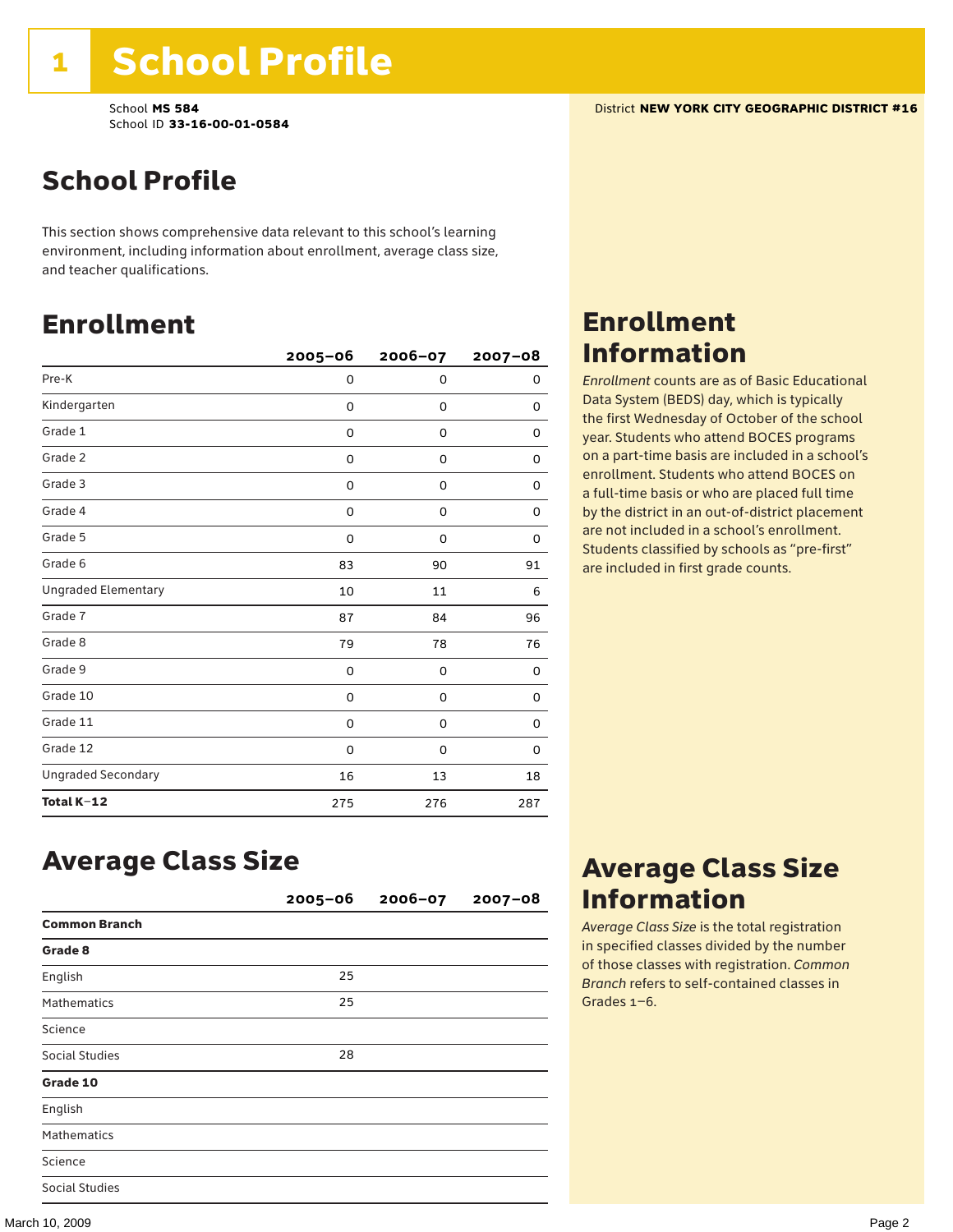## Demographic Factors

|                                                    |                | $2005 - 06$ |                | 2006-07 |     | $2007 - 08$ |
|----------------------------------------------------|----------------|-------------|----------------|---------|-----|-------------|
|                                                    | #              | %           | #              | %       | #   | $\%$        |
| Eligible for Free Lunch                            | 195            | 71%         | 141            | 51%     | 225 | 78%         |
| Reduced-Price Lunch                                | 11             | 4%          | 0              | 0%      | 17  | 6%          |
| Student Stability*                                 |                | 95%         |                | 88%     |     | 91%         |
| Limited English Proficient                         | $\mathbf 1$    | 0%          | 3              | 1%      | 5   | 2%          |
| <b>Racial/Ethnic Origin</b>                        |                |             |                |         |     |             |
| American Indian or Alaska Native                   | 10             | 4%          | $\overline{1}$ | 3%      | 6   | 2%          |
| <b>Black or African American</b>                   | 244            | 89%         | 245            | 89%     | 247 | 86%         |
| Hispanic or Latino                                 | 19             | 7%          | 20             | 7%      | 28  | 10%         |
| Asian or Native<br>Hawaiian/Other Pacific Islander | 0              | 0%          | 1              | 0%      | 2   | 1%          |
| White                                              | $\overline{2}$ | 1%          | 3              | 1%      | 4   | 1%          |
| Multiracial**                                      | N/A            | N/A         | 0              | 0%      | 0   | 0%          |

\* Available only at the school level.

\*\* Multiracial enrollment data were not collected statewide in the 2005-06 school year.

### Attendance and Suspensions

|                            |   | $2004 - 05$ |   | $2005 - 06$   |   | $2006 - 07$   |  |
|----------------------------|---|-------------|---|---------------|---|---------------|--|
|                            | # | %           | # | $\frac{0}{6}$ | # | $\frac{0}{0}$ |  |
| Annual Attendance Rate     |   | 90%         |   | 88%           |   | 92%           |  |
| <b>Student Suspensions</b> | O | 0%          |   | 1%            |   | 1%            |  |

### Demographic Factors Information

*Eligible for Free Lunch* and *Reduced*-*Price Lunch* percentages are determined by dividing the number of approved lunch applicants by the Basic Educational Data System (BEDS) enrollment in full-day Kindergarten through Grade 12. *Eligible for Free Lunch* and *Limited English Proficient* counts are used to determine *Similar Schools* groupings within a *Need*/*Resource Capacity* category. *Student Stability* is the percentage of students in the highest grade in a school who were also enrolled in that school at any time during the previous school year. (For example, if School A, which serves Grades 6–8, has 100 students enrolled in Grade 8 this year, and 92 of those 100 students were also enrolled in School A last year, the stability rate for the school is 92 percent.)

### Attendance and Suspensions Information

*Annual Attendance Rate* is determined by dividing the school's total actual attendance by the total possible attendance for a school year. A school's actual attendance is the sum of the number of students in attendance on each day the school was open during the school year. Possible attendance is the sum of the number of enrolled students who should have been in attendance on each day the school was open during the school year. *Student Suspension* rate is determined by dividing the number of students who were suspended from school (not including in-school suspensions) for one full day or longer anytime during the school year by the Basic Educational Data System (BEDS) day enrollments for that school year. A student is counted only once, regardless of whether the student was suspended one or more times during the school year.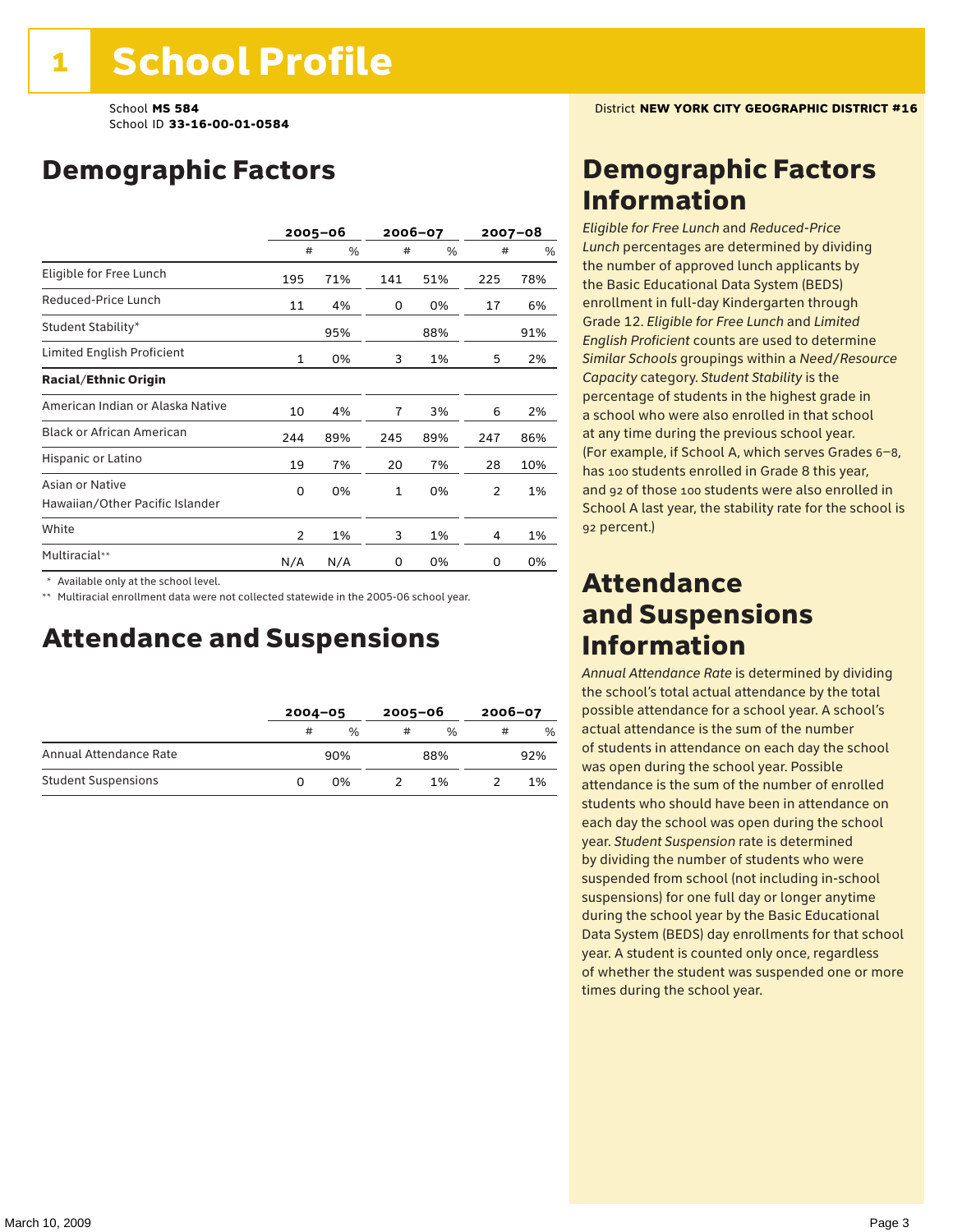## Teacher Qualifications

|                                                                 | $2005 - 06$ | 2006-07 | $2007 - 08$ |
|-----------------------------------------------------------------|-------------|---------|-------------|
| <b>Total Number of Teachers</b>                                 | 15          | 20      | 16          |
| Percent with No Valid<br><b>Teaching Certificate</b>            | 53%         | 30%     | 19%         |
| Percent Teaching Out<br>of Certification                        | 60%         | 30%     | 50%         |
| Percent with Fewer Than<br>Three Years of Experience            | 87%         | 45%     | 31%         |
| Percentage with Master's Degree<br>Plus 30 Hours or Doctorate   | 0%          | 20%     | 25%         |
| <b>Total Number of Core Classes</b>                             | 47          | 18      | 21          |
| Percent Not Taught by<br><b>Highly Qualified Teachers</b>       | 68%         | 17%     | 38%         |
| <b>Total Number of Classes</b>                                  | 55          | 27      | 27          |
| Percent Taught by Teachers Without<br>Appropriate Certification | 62%         | 37%     | 41%         |

### Teacher Turnover Rate

|                                                                       | $2004 - 05$ | 2005-06 | $2006 - 07$ |
|-----------------------------------------------------------------------|-------------|---------|-------------|
| Turnover Rate of Teachers with Fewer<br>than Five Years of Experience | 38%         | 8%      | 67%         |
| Turnover Rate of All Teachers                                         | 33%         | 7%      | 60%         |

## Staff Counts

|                                       | $2005 - 06$ | $2006 - 07$ | $2007 - 08$ |
|---------------------------------------|-------------|-------------|-------------|
| <b>Total Other Professional Staff</b> |             |             |             |
| Total Paraprofessionals*              | N/A         | N/A         | N/A         |
| <b>Assistant Principals</b>           |             |             |             |
| Principals                            |             |             |             |

\* Not available at the school level.

### Teacher Qualifications Information

The *Percent Teaching Out of Certification* is the percent doing so more than on an incidental basis; that is, the percent teaching for more than five periods per week outside certification.

*Core Classes* are primarily K-6 common branch, English, mathematics, science, social studies, art, music, and foreign languages. The number of K-6 common branch core classes is multiplied by five so that these core class counts are weighted the same as counts for middle- and secondary-level teachers who report five classes per day. To be *Highly Qualified*, a teacher must have at least a Bachelor's degree, be certified to teach in the subject area, and show subject matter competency.

### Teacher Turnover Rate Information

*Teacher Turnover Rate* for a specified school year is the number of teachers in that school year who were not teaching in the following school year divided by the number of teachers in the specified school year, expressed as a percentage.

### Staff Counts Information

*Other Professionals* includes administrators, guidance counselors, school nurses, psychologists, and other professionals who devote more than half of their time to non-teaching duties. Teachers who are shared between buildings within a district are reported on the district report only.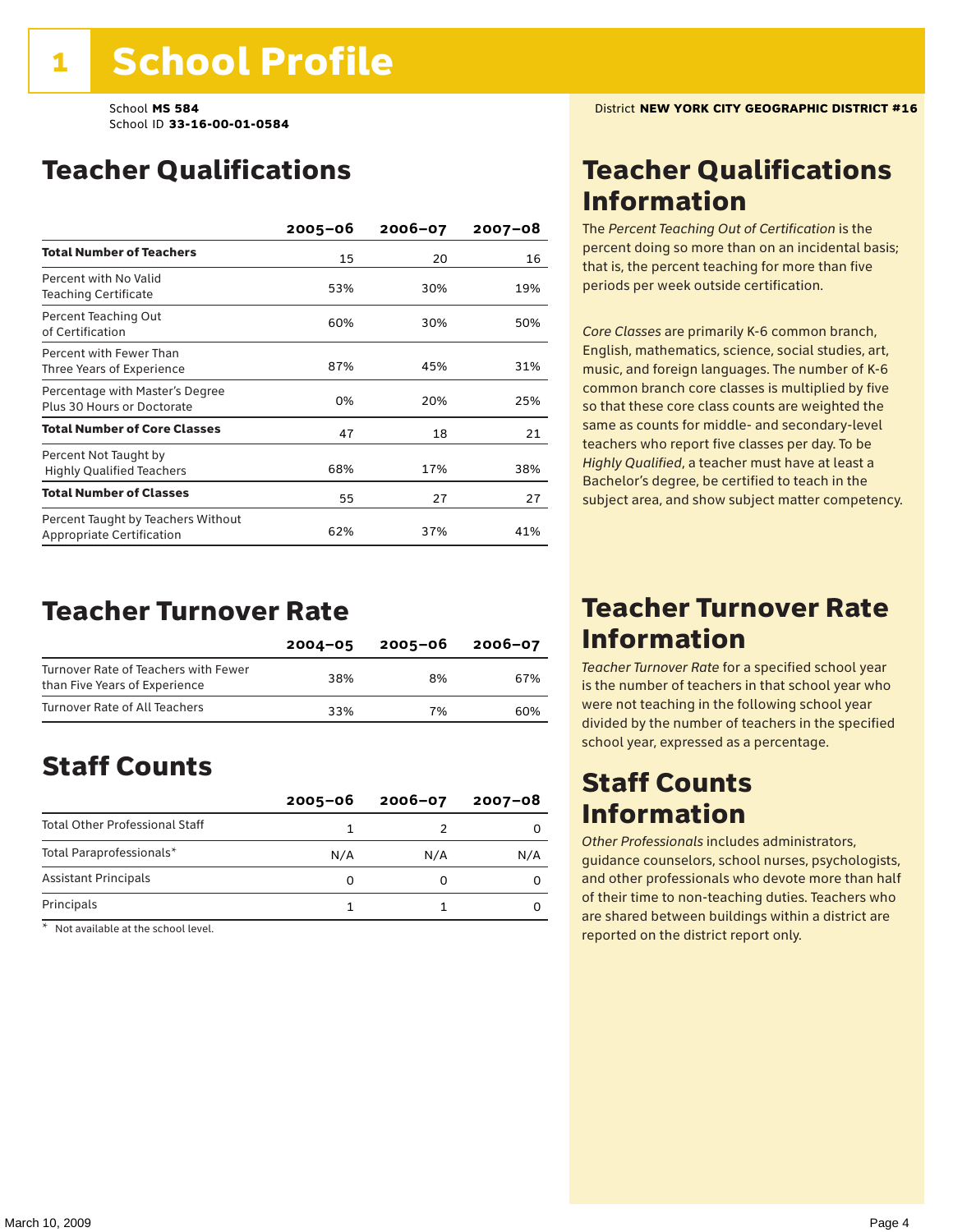### Understanding How Accountability Works in New York State

The federal No Child Left Behind (NCLB) Act requires that states develop and report on measures of student proficiency in 1) English language arts (ELA), in 2) mathematics, and on 3) a third indicator. In New York State in 2007–08, the third indicator is science at the elementary/middle level and graduation rate at the secondary level. Schools or districts that meet predefined goals on these measures are making Adequate Yearly Progress (AYP).



For more information about accountability in New York State, visit: www.emsc.nysed.gov/irts/accountability/home.shtml

#### 1 English Language Arts (ELA)

To make AYP in ELA, every accountability group must make AYP. For a group to make AYP, it must meet the participation *and* the performance criteria.

#### A Participation Criterion

At the elementary/middle level, 95 percent of Grades 3–8 students enrolled during the test administration period in each group with 40 or more students must be tested on the New York State Testing Program (NYSTP) in ELA or, if appropriate, the New York State English as a Second Language Achievement Test (NYSESLAT), or the New York State Alternate Assessment (NYSAA) in ELA. At the secondary level, 95 percent of seniors in 2007–08 in each accountability group with 40 or more students must have taken an English examination that meets the students' graduation requirement.

#### B Performance Criterion

At the elementary/middle level, the Performance Index (PI) of each group with 30 or more continuously enrolled tested students must equal or exceed its Effective Annual Measurable Objective (AMO) or the group must make Safe Harbor. (NYSESLAT is used only for participation.) At the secondary level, the PI of each group in the 2004 cohort with 30 or more members must equal or exceed its Effective AMO or the group must make Safe Harbor. To make Safe Harbor, the PI of the group must equal or exceed its Safe Harbor Target and the group must qualify for Safe Harbor using the third indicator, science or graduation rate.

#### 2 Mathematics

The same criteria for making AYP in ELA apply to mathematics. At the elementary/middle level, the measures used to determine AYP are the NYSTP and the NYSAA in mathematics. At the secondary level, the measures are mathematics examinations that meet the students' graduation requirement.

#### 3 Third Indicator

In addition to English language arts and mathematics, the school must also make AYP in a third area of achievement. This means meeting the criteria in science at the elementary/middle level and the criteria in graduation rate at the secondary level.

Elementary/Middle-Level Science: To make AYP, the All Students group must meet the participation criterion *and* the performance criterion.

#### A Participation Criterion

Eighty percent of students in Grades 4 and/or 8 enrolled during the test administration period in the All Students group, if it has 40 or more students, must be tested on an accountability measure. In Grade 4, the measures are the Grade 4 elementary-level science test and the Grade 4 NYSAA in science. In Grade 8 science, the measures are the Grade 8 middle-level science test, Regents science examinations, and the Grade 8 NYSAA in science.

#### B Performance Criterion

The PI of the All Students group must equal or exceed the State Science Standard (100) or the Science Progress Target.

Qualifying for Safe Harbor in Elementary/Middle-Level ELA and Math: To qualify, the PI must equal or exceed the State Science Standard or the Science Progress Target in elementary/middle-level science for that group.

Secondary-Level Graduation Rate: For a school to make AYP in graduation rate, the percent of students in the 2003 graduation-rate total cohort in the All Students group earning a high school diploma by August 31, 2007 must equal or exceed the Graduation-Rate Standard (55%) or the Graduation-Rate Progress Target.

Qualifying for Safe Harbor in Secondary-Level ELA and Math: To qualify, the percent of the 2003 graduation-rate total cohort earning a local diploma by August 31, 2007 must equal or exceed the Graduation-Rate Standard (55%) or the Graduation-Rate Progress Target for that group.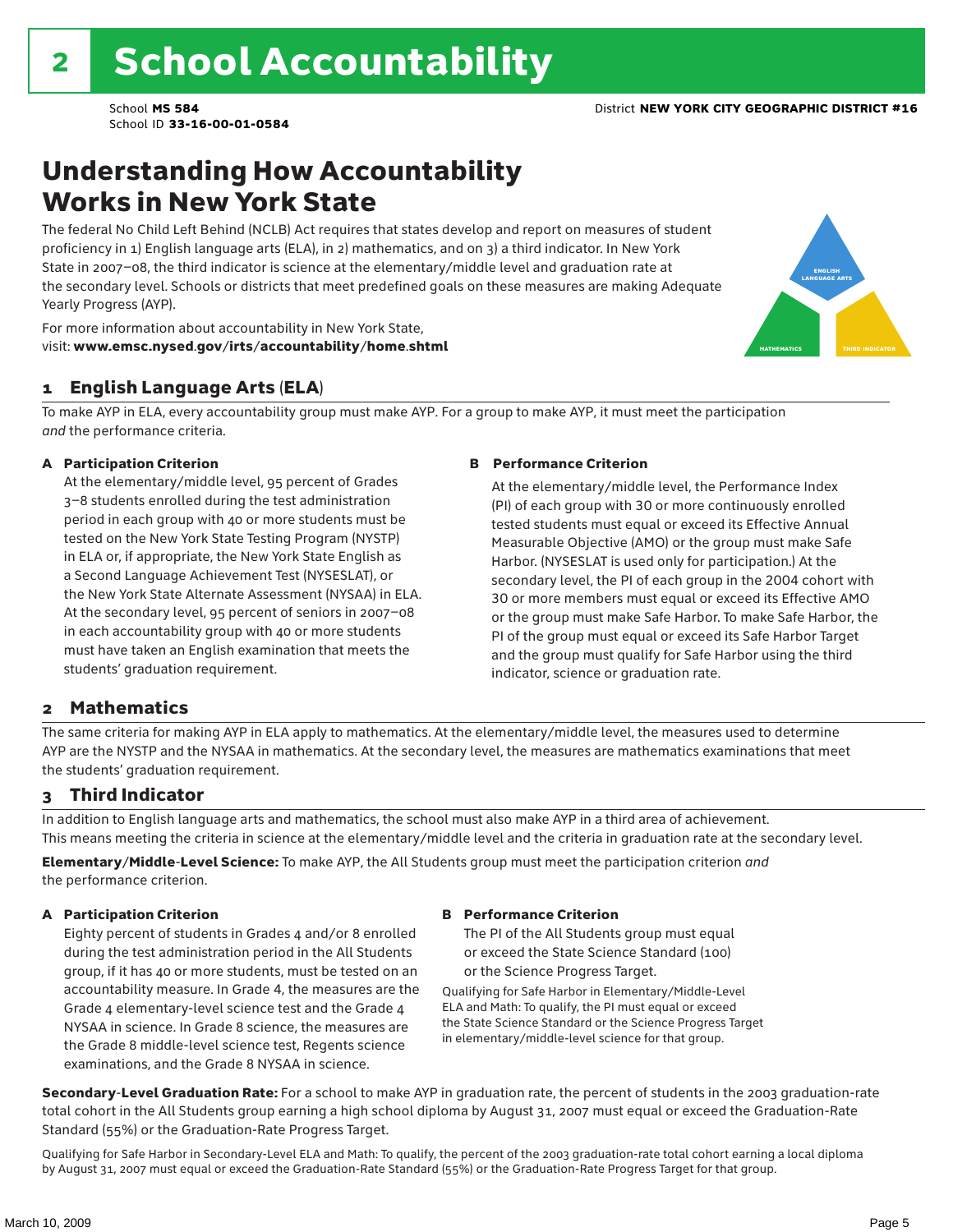## Useful Terms for Understanding Accountability

#### Accountability Cohort for English and Mathematics

The 2004 school accountability cohort consists of all students who first entered Grade 9 anywhere in the 2004–05 school year, and all ungraded students with disabilities who reached their seventeenth birthday in the 2004–05 school year, who were enrolled on October 3, 2007 and did not transfer to a diploma granting program. Students who earned a high school equivalency diploma or were enrolled in an approved high school equivalency preparation program on June 30, 2008, are not included in the 2004 school accountability cohort. The 2004 district accountability cohort consists of all students in each school accountability cohort plus students who transferred within the district after BEDS day plus students who were placed outside the district by the Committee on Special Education or district administrators and who met the other requirements for cohort membership. Cohort is defined in Section 100.2 (p) (16) of the Commissioner's Regulations.

#### Adequate Yearly Progress (AYP)

Adequate Yearly Progress (AYP) indicates satisfactory progress by a district or a school toward the goal of proficiency for all students.

#### Annual Measurable Objective (AMO)

The Annual Measurable Objective (AMO) is the Performance Index (PI) value that signifies that an accountability group is making satisfactory progress toward the goal that 100 percent of students will be proficient in the State's learning standards for English language arts and mathematics by 2013–14. The AMOs for each grade level will be increased as specified in CR100.2(p)(14) and will reach 200 in 2013–14. (See Effective AMO for further information.)

#### Continuously Enrolled Students

At the elementary/middle level, continuously enrolled students are those enrolled in the school or district on BEDS day (usually the first Wednesday in October) of the school year until the test administration period. At the secondary level, all students who meet the criteria for inclusion in the accountability cohort are considered to be continuously enrolled.

#### Effective Annual Measurable Objective (Effective AMO)

The Effective Annual Measurable Objective (Effective AMO) is the Performance Index (PI) value that each accountability group within a school or district is expected to achieve to make Adequate Yearly Progress (AYP). The Effective AMO is the lowest PI that an accountability group of a given size can achieve in a subject for the group's PI not to be considered significantly different from the AMO for that subject. If an accountability group's PI equals or exceeds the Effective AMO, it is considered to have made AYP. A more complete definition of Effective AMO and a table showing the PI values that each group size must equal or exceed to make AYP are available at www.emsc.nysed.gov/irts.

#### Graduation-Rate Total Cohort

This term is defined on the graduation-rate accountability page.

#### Performance Index (PI)

A Performance Index is a value from 0 to 200 that is assigned to an accountability group, indicating how that group performed on a required State test (or approved alternative) in English language arts, mathematics, or science. Student scores on the tests are converted to four performance levels, from Level 1 to Level 4. (See performance level definitions on the Overview Summary page.) At the elementary/middle level, the PI is calculated using the following equation:

100 × [(Count of Continuously Enrolled Tested Students Performing at Levels 2, 3, and 4 + the Count at Levels 3 and 4) ÷ Count of All Continuously Enrolled Tested Students]

At the secondary level, the PI is calculated using the following equation:

100 × [(Count of Cohort Members Performing at

Levels 2, 3, and 4 + the Count at Levels 3 and 4)  $\div$  Count of All Cohort Members]

A list of tests used to measure student performance for accountability is available at www.emsc.nysed.gov/irts.

#### Progress Target

For accountability groups below the State Standard in science or graduation rate, the Progress Target is an alternate method for making Adequate Yearly Progress (AYP) or qualifying for Safe Harbor in English language arts and mathematics based on improvement over the previous year's performance.

#### Safe Harbor

Safe Harbor provides an alternate means to demonstrate Adequate Yearly Progress (AYP) for accountability groups that do not achieve their Effective Annual Measurable Objectives (AMOs) in English or mathematics.

#### Safe Harbor Targets

The 2007–08 safe harbor targets were calculated using the following equation:

2006–07 PI + (200 – the 2006–07 PI) × 0.10

#### Science Progress Target

The elementary/middle-level 2007–08 Science Progress Target is calculated by adding one point to the 2006–07 PI. The 2008–09 Science Progress Target is calculated by adding one point to the 2007–08 PI. The 2007–08 target is provided for groups whose PI was below the State Science Standard in 2007–08.

#### Science Standard

The criterion value that represents a minimally satisfactory performance in science. In 2007–08, the State Science Standard at the elementary/middle level is a Performance Index (PI) of 100. The Commissioner may raise the State Science Standard at his discretion in future years.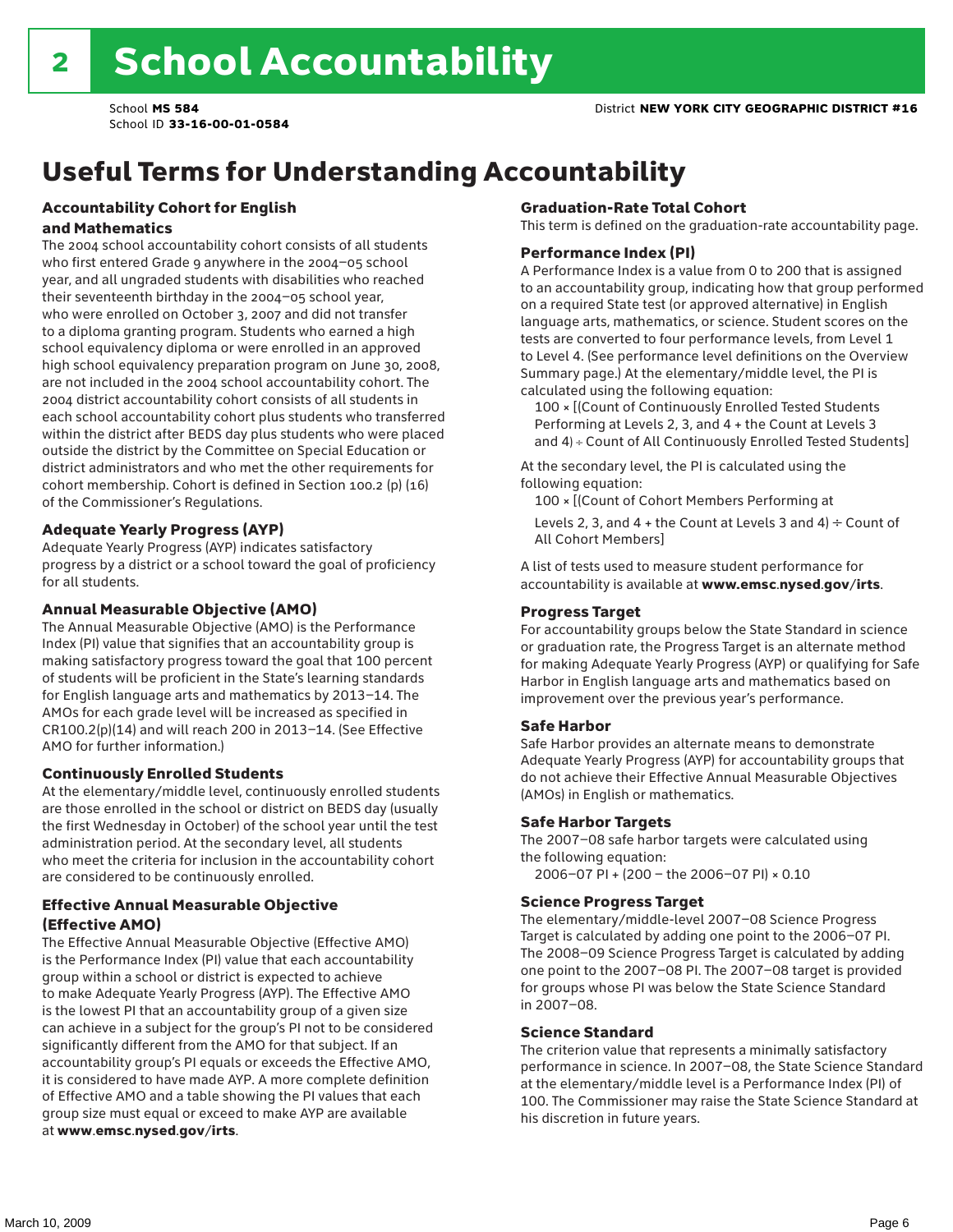## Understanding Your School Accountability Status

The list below defines the school status categories applied to each accountability measure under New York State's accountability system, which is divided into a Federal Title I component and a State component. Accountability measures for schools at the elementary/middle level are English language arts (ELA), mathematics, and science; at the secondary level, they are ELA, mathematics, and graduation rate. A school may be assigned a different status for different accountability measures. The overall status of a school is the status assigned to the school for the accountability measure with the most advanced designation in the hierarchy. If the school receives Title I funds, it is the most advanced designation in the Title I hierarchy, unless the school is in good standing under Title I but identified as SRAP under the State hierarchy. A school that does not receive Title I funding in a school year does not have a federal status in that year; however, all schools (except charter schools) receive a state status even if they do not receive Title I funding. Schools in improvement status under Title I must provide school choice for their students; those in need of improvement in year 2 and beyond must also provide Supplemental Education Services to eligible students. Other consequences for schools not in good standing can be found at: www.emsc.nysed.gov/irts/school-accountability/about.shtml.

| <b>Federal Title I Status</b><br>(Applies to all New York State schools receiving Title I funds)                                                                                                                                                                                                                | <b>New York State Status</b><br>(Applies to all New York State public schools except charter schools) |                                                                                                                                                                                                                                                                                                                 |  |  |  |
|-----------------------------------------------------------------------------------------------------------------------------------------------------------------------------------------------------------------------------------------------------------------------------------------------------------------|-------------------------------------------------------------------------------------------------------|-----------------------------------------------------------------------------------------------------------------------------------------------------------------------------------------------------------------------------------------------------------------------------------------------------------------|--|--|--|
| School in Good Standing<br>Restructuring, Restructuring, Requiring Academic Progress, or as a School Under Registration Review.                                                                                                                                                                                 |                                                                                                       | A school is considered to be in good standing if it has not been identified as a School in Need of Improvement, in Corrective Action, Planning for                                                                                                                                                              |  |  |  |
| School in Need of Improvement (Year 1)<br>A school that has not made AYP on the same accountability<br>measure for two consecutive years while receiving Title I funds<br>is considered a School in Need of Improvement (Year 1) for the<br>following year.                                                     |                                                                                                       | <b>School Requiring Academic Progress (Year 1)</b><br>A school that has not made AYP on the same accountability<br>measure for two consecutive years is considered a School<br>Requiring Academic Progress (Year 1) for the following year.                                                                     |  |  |  |
| School in Need of Improvement (Year 2)<br>A School in Need of Improvement (Year 1) that does not make<br>AYP on the accountability measure for which it was identified<br>is considered a School in Need of Improvement (Year 2) for the<br>following year, if it continues to receive Title I funds.           |                                                                                                       | <b>School Requiring Academic Progress (Year 2)</b><br>A School Requiring Academic Progress (Year 1) that does not<br>make AYP on the accountability measure for which it was identified<br>is considered a School Requiring Academic Progress (Year 2) for<br>the following year.                               |  |  |  |
| <b>School in Corrective Action</b><br>A School in Need of Improvement (Year 2) that does not make<br>AYP on the accountability measure for which it was identified is<br>considered a School in Corrective Action for the following year,<br>if it continues to receive Title I funds.                          |                                                                                                       | <b>School Requiring Academic Progress (Year 3)</b><br>A School Requiring Academic Progress (Year 2) that does not<br>make AYP on the accountability measure for which it was identified<br>is considered a School Requiring Academic Progress (Year 3) for<br>the following year.                               |  |  |  |
| <b>School Planning for Restructuring</b><br>A School in Corrective Action that does not make AYP on the<br>accountability measure for which it was identified is considered<br>a School Planning for Restructuring for the following year, if it<br>continues to receive Title I funds.                         |                                                                                                       | <b>School Requiring Academic Progress (Year 4)</b><br>A School Requiring Academic Progress (Year 3) that does not<br>make AYP on the accountability measure for which it was identified<br>is considered a School Requiring Academic Progress (Year 4) for<br>the following year.                               |  |  |  |
| <b>School Restructuring (Year 1)</b><br>A School Planning for Restructuring that does not make<br>AYP on the accountability measure for which it was identified is<br>considered a School Restructuring (Year 1) for the following year,<br>if it continues to receive Title I funds.                           |                                                                                                       | <b>School Requiring Academic Progress (Year 5 and above)</b><br>A School Requiring Academic Progress (Year 4 and above) that does not<br>make AYP on the accountability measure for which it was identified is<br>considered a School Requiring Academic Progress (Year 5 and above) for<br>the following year. |  |  |  |
| <b>School Restructuring (Year 2 and above)</b><br>A School Restructuring (Year 1 and above) that does not make<br>AYP on the accountability measure for which it was identified<br>is considered a School Restructuring (Year 2 and above) for the<br>following year, if it continues to receive Title I funds. |                                                                                                       |                                                                                                                                                                                                                                                                                                                 |  |  |  |

Pending - A school's status is "Pending" if the school requires special evaluation procedures and they have not yet been completed.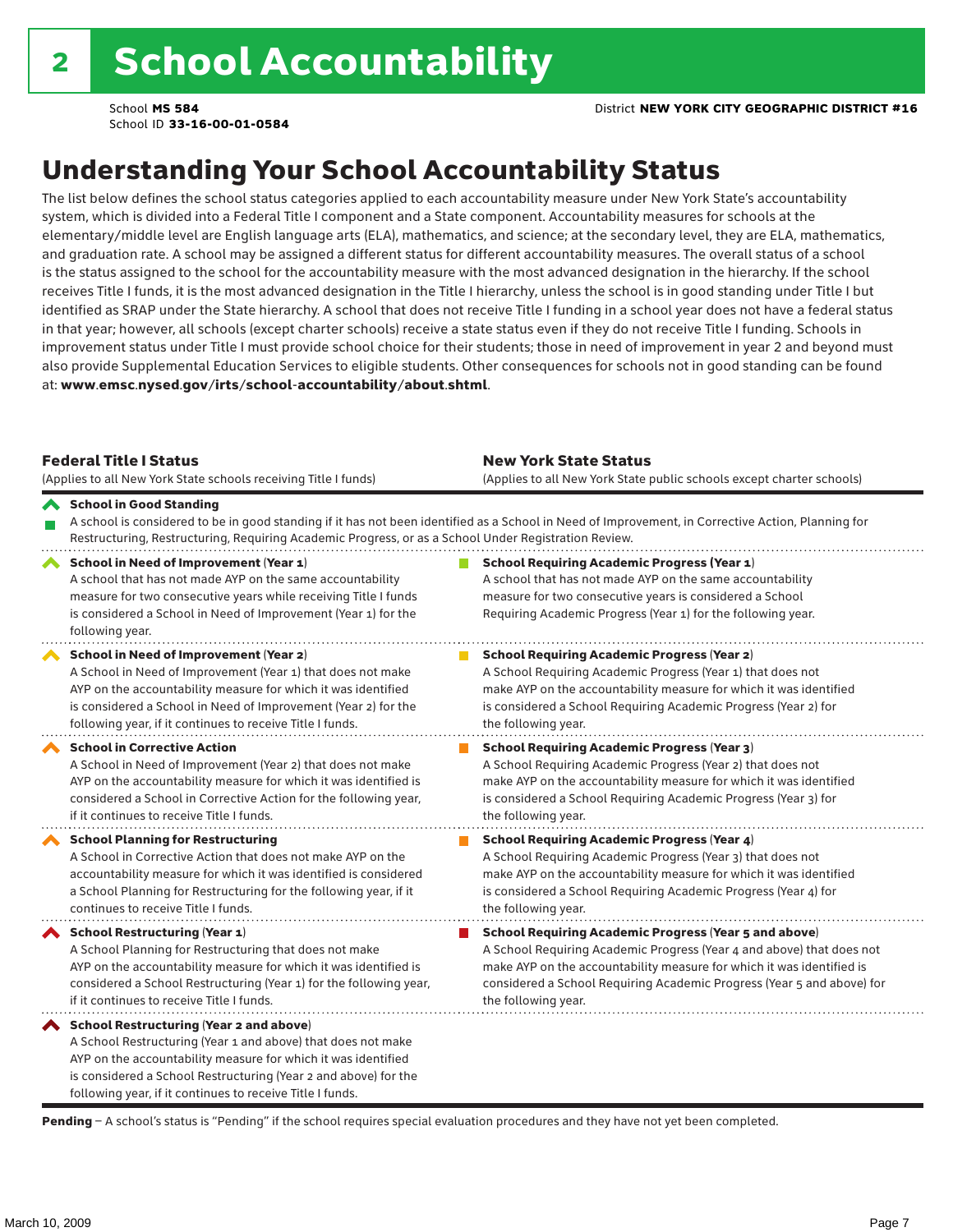# 2 School Accountability

School ID **33-16-00-01-0584**

### Summary

| <b>Overall Accountability</b> | <b>Good Standing</b>                                    |                                                                                                                                                                                                                                                                                                                                                 |                        |             |  |  |  |
|-------------------------------|---------------------------------------------------------|-------------------------------------------------------------------------------------------------------------------------------------------------------------------------------------------------------------------------------------------------------------------------------------------------------------------------------------------------|------------------------|-------------|--|--|--|
| <b>Status (2008-09)</b>       |                                                         | <b>Elementary/Middle Level</b>                                                                                                                                                                                                                                                                                                                  | <b>Secondary Level</b> |             |  |  |  |
|                               | ELA                                                     | Good Standing                                                                                                                                                                                                                                                                                                                                   | ELA                    |             |  |  |  |
|                               | Math                                                    | Good Standing                                                                                                                                                                                                                                                                                                                                   | Math                   |             |  |  |  |
|                               |                                                         | Science <a> Science</a> Science Science Science <a> Science <a> Science <a> Science <a> Science <a> Science <a> Science <a> Science <a> Science <a> Science <a> Science <a<br></a<br> Science <a> Science <a> Science <a<br <="" th=""><th><b>Graduation Rate</b></th><th></th><th></th></a<br></a></a></a></a></a></a></a></a></a></a></a></a> | <b>Graduation Rate</b> |             |  |  |  |
| <b>Title I Part A Funding</b> | <b>Years the School Received Title I Part A Funding</b> |                                                                                                                                                                                                                                                                                                                                                 |                        |             |  |  |  |
|                               | $2006 - 07$                                             |                                                                                                                                                                                                                                                                                                                                                 | $2007 - 08$            | $2008 - 09$ |  |  |  |
|                               | <b>YES</b>                                              |                                                                                                                                                                                                                                                                                                                                                 | <b>YES</b>             | <b>YES</b>  |  |  |  |

#### On which accountability measures did this school make Adequate Yearly Progress (AYP) and which groups made AYP on each measure?

|                                                     | <b>Elementary/Middle Level</b> |               |            | <b>Secondary Level</b> |             |                        |  |
|-----------------------------------------------------|--------------------------------|---------------|------------|------------------------|-------------|------------------------|--|
|                                                     | English                        |               |            | English                |             |                        |  |
| <b>Student Groups</b>                               | Language Arts                  | Mathematics   | Science    | Language Arts          | Mathematics | <b>Graduation Rate</b> |  |
| <b>All Students</b>                                 | V                              |               | X          |                        |             |                        |  |
| <b>Ethnicity</b>                                    |                                |               |            |                        |             |                        |  |
| American Indian or Alaska Native                    |                                |               |            |                        |             |                        |  |
| <b>Black or African American</b>                    |                                |               |            |                        |             |                        |  |
| Hispanic or Latino                                  |                                |               |            |                        |             |                        |  |
| Asian or Native Hawaiian/Other Pacific<br>Islander  |                                |               |            |                        |             |                        |  |
| White                                               |                                |               |            |                        |             |                        |  |
| Multiracial                                         |                                |               |            |                        |             |                        |  |
| <b>Other Groups</b>                                 |                                |               |            |                        |             |                        |  |
| <b>Students with Disabilities</b>                   | $\boldsymbol{\mathsf{x}}$      | $V$ SH        |            |                        |             |                        |  |
| Limited English Proficient                          |                                |               |            |                        |             |                        |  |
| <b>Economically Disadvantaged</b>                   | V                              | V             |            |                        |             |                        |  |
| <b>Student groups making</b><br>AYP in each subject | $\mathsf{X}$ 3 of 4            | $\vee$ 4 of 4 | $X$ 0 of 1 |                        |             |                        |  |

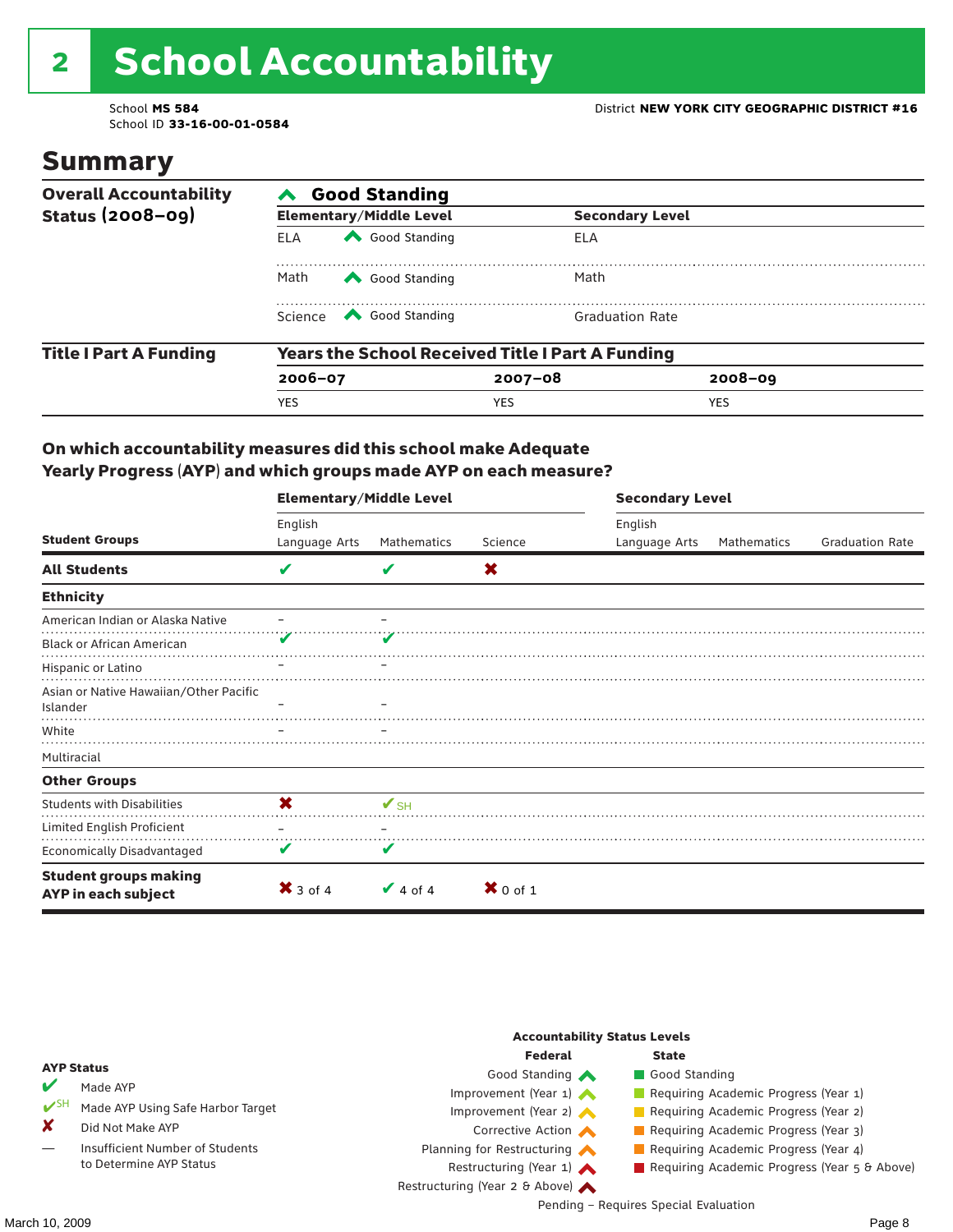## **Elementary/Middle-Level English Language Arts**

| <b>Accountability Status</b><br>for This Subject<br>$(2008 - 09)$ |        | Good Standing                                                                                                                                                                                                                                                                                                                              |
|-------------------------------------------------------------------|--------|--------------------------------------------------------------------------------------------------------------------------------------------------------------------------------------------------------------------------------------------------------------------------------------------------------------------------------------------|
| <b>Accountability Measures</b>                                    | 3 of 4 | Student groups making AYP in English language arts                                                                                                                                                                                                                                                                                         |
|                                                                   | Х      | Did not make AYP                                                                                                                                                                                                                                                                                                                           |
| <b>Prospective Status</b>                                         |        | A school that fails to make AYP in English language arts for two consecutive years is placed in<br>improvement status. If this school fails to make AYP in 2008-09, the school will be School In Need<br>of Improvement (Year 1) in 2009-10. If this school makes AYP in 2008-09, the school will be in<br>qood standing in 2009-10. [102] |

#### How did students in each accountability group perform on **elementary/middle-level English language arts accountability measures?**

|                                                            | <b>AYP</b>               | Participation <sup>2</sup> |               | Test Performance <sup>3</sup> |             | <b>Performance Objectives</b> |                    |         |
|------------------------------------------------------------|--------------------------|----------------------------|---------------|-------------------------------|-------------|-------------------------------|--------------------|---------|
| <b>Student Group</b>                                       |                          | Met                        | Percentage    | Met                           | Performance | Effective                     | Safe Harbor Target |         |
| (Total: Continuous Enrollment) <sup>1</sup>                | <b>Status</b>            | Criterion                  | <b>Tested</b> | Criterion                     | Index       | AMO                           | $2007 - 08$        | 2008-09 |
| <b>All Students (273:265)</b>                              | V                        | V                          | 100%          | V                             | 131         | 126                           |                    |         |
| <b>Ethnicity</b>                                           |                          |                            |               |                               |             |                               |                    |         |
| American Indian or Alaska Native<br>(5:5)                  |                          |                            |               |                               |             |                               |                    |         |
| <b>Black or African American</b><br>(237:229)              | ✔                        | V                          | 100%          | V                             | 134         | 126                           |                    |         |
| Hispanic or Latino (28:28)                                 |                          |                            |               |                               |             |                               |                    |         |
| Asian or Native Hawaiian/Other Pacific<br>Islander $(1:1)$ | $\overline{\phantom{a}}$ |                            |               |                               |             |                               |                    |         |
| White (2:2)                                                |                          |                            |               |                               |             |                               |                    |         |
| Multiracial (0:0)                                          |                          |                            |               |                               |             |                               |                    |         |
| <b>Other Groups</b>                                        |                          |                            |               |                               |             |                               |                    |         |
| Students with Disabilities <sup>4</sup>                    |                          |                            |               |                               |             |                               |                    |         |
| (52:52)                                                    | X                        | ✔                          | 100%          | X                             | 85          | 120                           | 86                 | 97      |
| Limited English Proficient <sup>5</sup>                    |                          |                            |               |                               |             |                               |                    |         |
| (6:5)                                                      |                          |                            |               |                               |             |                               |                    |         |
| <b>Economically Disadvantaged</b><br>(235:229)             | V                        | V                          | 100%          | V                             | 133         | 126                           |                    |         |
| <b>Final AYP Determination</b>                             | $\mathsf{X}$ 3 of 4      |                            |               |                               |             |                               |                    |         |

#### **NOTES**

- <sup>1</sup> These data show the count of students enrolled during the test administration period (used for Participation) followed by the count of continuously enrolled tested students (used for Performance). For accountability calculations,
- students who were excused from testing for medical reasons are not included in the enrollment count. <sup>2</sup> Groups with fewer than 40 students enrolled during the test administration period are not required to meet the participation criterion. If the participation rate of a group fell below 95 percent in 2007–08, the enrollment shown is the sum of 2006–07 and 2007–08 enrollments and the percent tested is the weighted average
- of the participation rates over those two years.<br><sup>3</sup> For schools with fewer than 30 continuously enrolled tested students in the All Students group in 2007–08, data for 2006–07 and 2007–08 were combined to determine counts and PIs. For schools with 30 or more continuously enrolled students in the All Students group in 2007–08, student groups with fewer than 30
- continuously enrolled tested students are not required to meet the performance criterion. <sup>4</sup> If the school failed to make AYP solely because of the performance of students with disabilities, met the 95% participation requirement for this group, and would meet or exceed the AMO for this subject if 34 points were added to the PI, then the school is considered to have made AYP for students with disabilities.
- $5$  If the count of LEP students is equal to or greater than 30, former LEP students are also included in the performance calculations.
- ‡ This student group did not make AYP in science; therefore, it did not qualify for Safe Harbor.
- Made AYP
	- Made AYP Using Safe Harbor Target
- X Did Not Make AYP
- Insufficient Number of Students to Determine AYP Status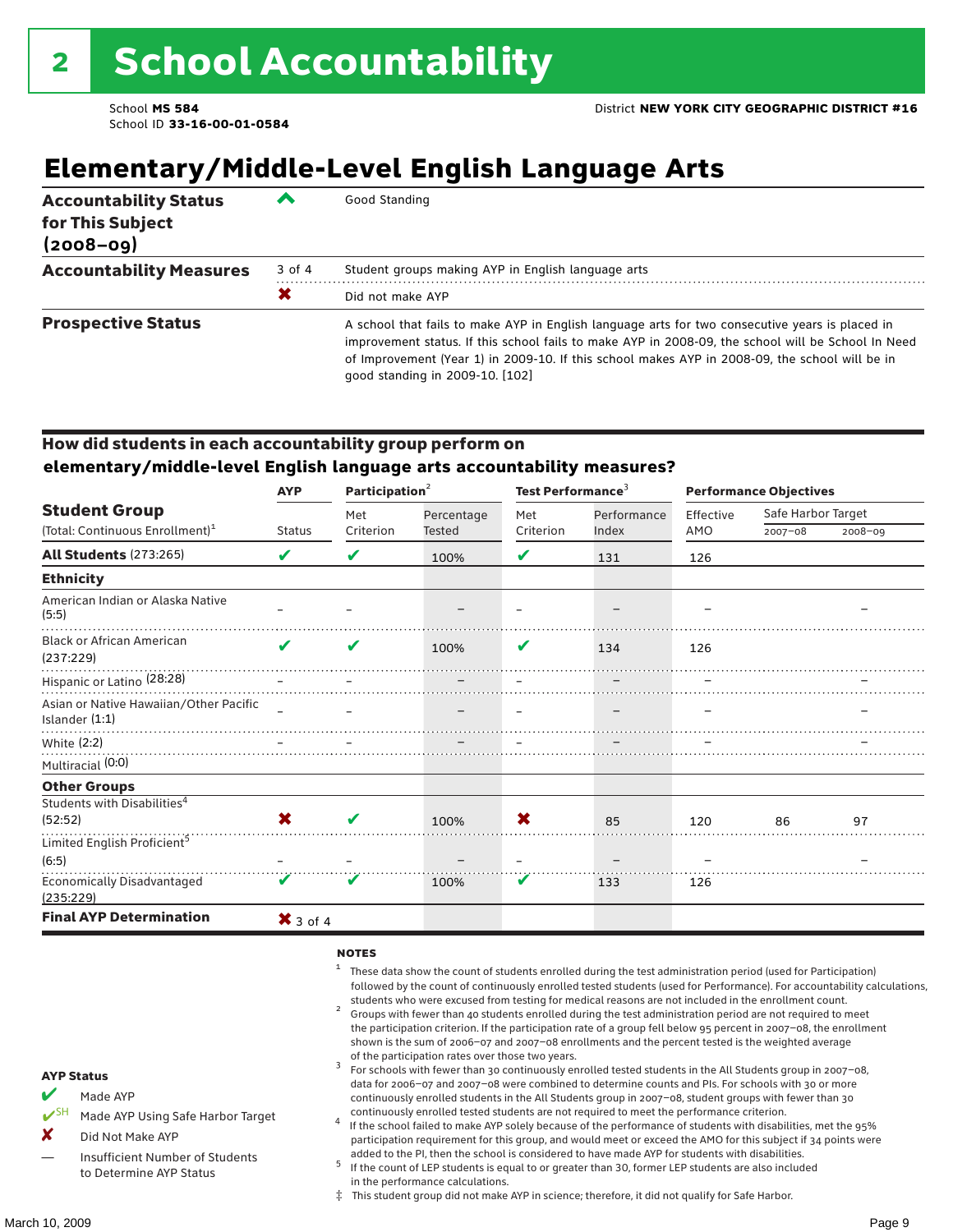## **Elementary/Middle-Level Mathematics**

| <b>Accountability Status</b><br>for This Subject<br>$(2008 - 09)$ | ▰      | Good Standing                                          |
|-------------------------------------------------------------------|--------|--------------------------------------------------------|
| <b>Accountability Measures</b>                                    | 4 of 4 | Student groups making AYP in mathematics               |
|                                                                   | v      | Made AYP                                               |
| <b>Prospective Status</b>                                         |        | This school will be in good standing in 2009-10. [101] |

#### How did students in each accountability group perform on **elementary/middle-level mathematics accountability measures?**

| <b>AYP</b>               | Participation <sup>2</sup> |            |                          |             | <b>Performance Objectives</b>          |             |                    |  |
|--------------------------|----------------------------|------------|--------------------------|-------------|----------------------------------------|-------------|--------------------|--|
|                          | Met                        | Percentage | Met                      | Performance | Effective                              |             |                    |  |
|                          |                            |            |                          |             |                                        | $2007 - 08$ | $2008 - 09$        |  |
| V                        | V                          | 100%       | V                        | 131         | 95                                     |             |                    |  |
|                          |                            |            |                          |             |                                        |             |                    |  |
|                          |                            |            |                          |             |                                        |             |                    |  |
| ✔                        | V                          | 100%       | V                        | 136         | 95                                     |             |                    |  |
|                          |                            |            |                          |             |                                        |             |                    |  |
|                          |                            |            |                          |             |                                        |             |                    |  |
|                          |                            |            |                          |             |                                        |             |                    |  |
|                          |                            |            |                          |             |                                        |             |                    |  |
|                          |                            |            |                          |             |                                        |             |                    |  |
|                          |                            |            |                          |             |                                        |             |                    |  |
| $\mathbf{V}_{\text{SH}}$ | ✔                          | 100%       | $\mathbf{V}_{\text{SH}}$ | 73          | 89                                     | 63          | 86                 |  |
|                          |                            |            |                          |             |                                        |             |                    |  |
|                          |                            |            |                          |             |                                        |             |                    |  |
| V                        | V                          | 100%       | V                        | 132         | 95                                     |             |                    |  |
| $\sqrt{4}$ of 4          |                            |            |                          |             |                                        |             |                    |  |
|                          | <b>Status</b>              | Criterion  | <b>Tested</b>            | Criterion   | Test Performance <sup>3</sup><br>Index | AMO         | Safe Harbor Target |  |

#### **NOTES**

- <sup>1</sup> These data show the count of students enrolled during the test administration period (used for Participation) followed by the count of continuously enrolled tested students (used for Performance). For accountability calculations,
- students who were excused from testing for medical reasons are not included in the enrollment count. <sup>2</sup> Groups with fewer than 40 students enrolled during the test administration period are not required to meet the participation criterion. If the participation rate of a group fell below 95 percent in 2007–08, the enrollment shown is the sum of 2006–07 and 2007–08 enrollments and the percent tested is the weighted average
- of the participation rates over those two years.<br><sup>3</sup> For schools with fewer than 30 continuously enrolled tested students in the All Students group in 2007–08, data for 2006–07 and 2007–08 were combined to determine counts and PIs. For schools with 30 or more continuously enrolled students in the All Students group in 2007–08, student groups with fewer than 30
- continuously enrolled tested students are not required to meet the performance criterion. <sup>4</sup> If the school failed to make AYP solely because of the performance of students with disabilities, met the 95% participation requirement for this group, and would meet or exceed the AMO for this subject if 34 points were added to the PI, then the school is considered to have made AYP for students with disabilities.
- $5$  If the count of LEP students is equal to or greater than 30, former LEP students are also included in the performance calculations.
- ‡ This student group did not make AYP in science; therefore, it did not qualify for Safe Harbor.
- Made AYP
	- Made AYP Using Safe Harbor Target
- X Did Not Make AYP
- Insufficient Number of Students to Determine AYP Status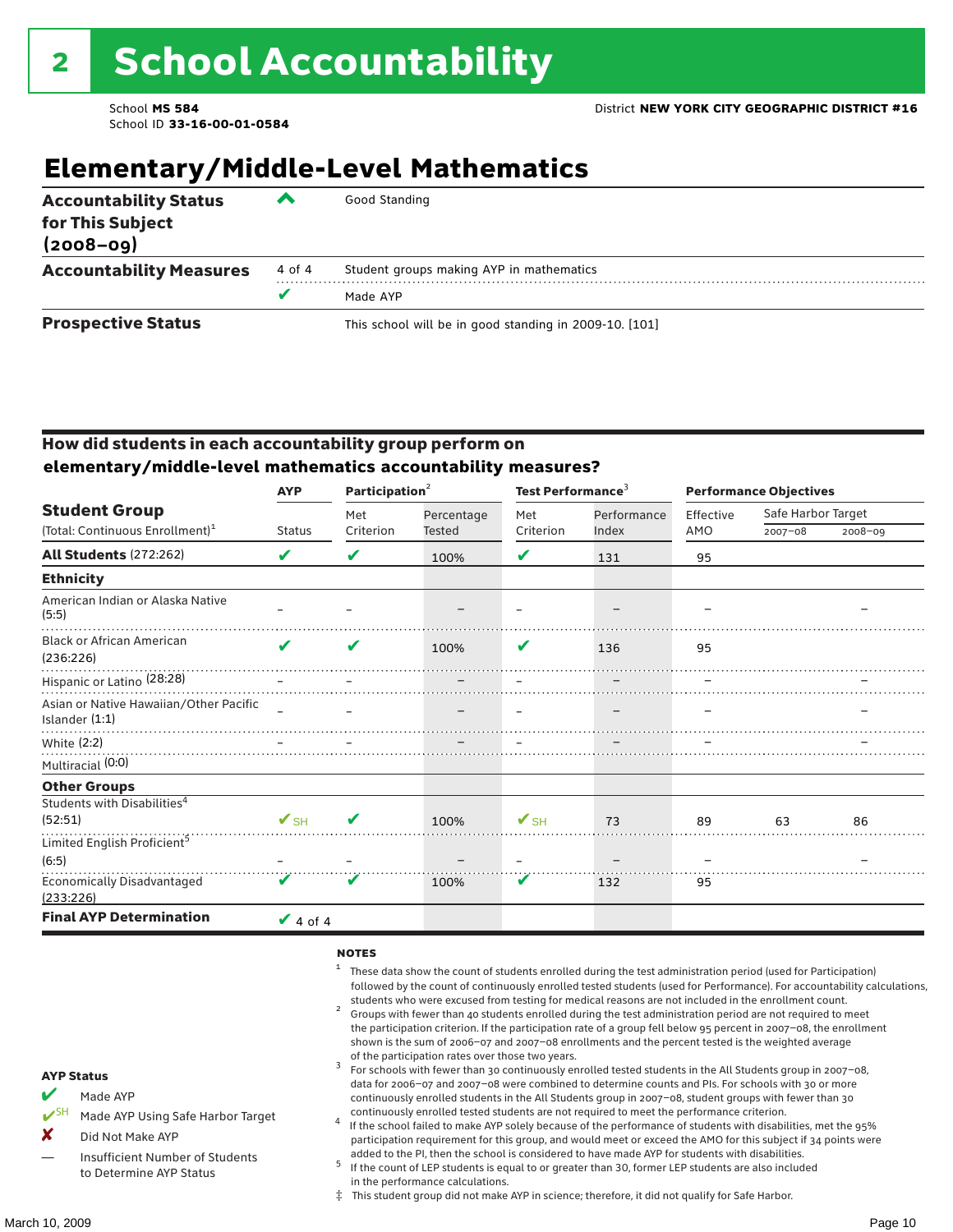## Elementary/Middle-Level Science

| <b>Accountability Status</b><br>for This Subject<br>$(2008 - 09)$ | ▰          | Good Standing                                                                                                                                                                                                                                                                                                                |
|-------------------------------------------------------------------|------------|------------------------------------------------------------------------------------------------------------------------------------------------------------------------------------------------------------------------------------------------------------------------------------------------------------------------------|
| <b>Accountability Measures</b>                                    | $0$ of $1$ | Student groups making AYP in science                                                                                                                                                                                                                                                                                         |
|                                                                   | Х          | Did not make AYP                                                                                                                                                                                                                                                                                                             |
| <b>Prospective Status</b>                                         |            | A school that fails to make AYP in science for two consecutive years is placed in improvement<br>status. If this school fails to make AYP in 2008-09, the school will be School In Need of<br>Improvement (Year 1) in 2009-10. If this school makes AYP in 2008-09, the school will be in good<br>standing in 2009-10. [102] |

#### How did students in each accountability group perform on elementary/middle-level science accountability measures?

|                                                                                                                                                                                   | <b>AYP</b> |                                                              | Participation <sup>2</sup>                                                    |                                                            | Test Performance $3$     |                                                                                                                                                                                                                                                                                                                                                                                                                                                                                                                                                                                                                                                                                                                                                                                                                                                                                                                                                                                                                                                 | <b>Performance Objectives</b> |                 |             |
|-----------------------------------------------------------------------------------------------------------------------------------------------------------------------------------|------------|--------------------------------------------------------------|-------------------------------------------------------------------------------|------------------------------------------------------------|--------------------------|-------------------------------------------------------------------------------------------------------------------------------------------------------------------------------------------------------------------------------------------------------------------------------------------------------------------------------------------------------------------------------------------------------------------------------------------------------------------------------------------------------------------------------------------------------------------------------------------------------------------------------------------------------------------------------------------------------------------------------------------------------------------------------------------------------------------------------------------------------------------------------------------------------------------------------------------------------------------------------------------------------------------------------------------------|-------------------------------|-----------------|-------------|
| <b>Student Group</b>                                                                                                                                                              |            | Safe Harbor                                                  | Met                                                                           | Percentage                                                 | Met                      | Performance                                                                                                                                                                                                                                                                                                                                                                                                                                                                                                                                                                                                                                                                                                                                                                                                                                                                                                                                                                                                                                     | State                         | Progress Target |             |
| (Total: Continuous Enrollment) <sup>1</sup>                                                                                                                                       |            | <b>Status Oualification</b>                                  | Criterion                                                                     | Tested                                                     | Criterion                | Index                                                                                                                                                                                                                                                                                                                                                                                                                                                                                                                                                                                                                                                                                                                                                                                                                                                                                                                                                                                                                                           | Standard                      | 2007-08         | $2008 - 09$ |
| <b>All Students</b> (79:74)                                                                                                                                                       | X          | Did not qualify                                              | V                                                                             | 95%                                                        | X.                       | 88                                                                                                                                                                                                                                                                                                                                                                                                                                                                                                                                                                                                                                                                                                                                                                                                                                                                                                                                                                                                                                              | 100                           | 100             | 89          |
| <b>Ethnicity</b>                                                                                                                                                                  |            |                                                              |                                                                               |                                                            |                          |                                                                                                                                                                                                                                                                                                                                                                                                                                                                                                                                                                                                                                                                                                                                                                                                                                                                                                                                                                                                                                                 |                               |                 |             |
| American Indian or Alaska Native<br>(4:4)                                                                                                                                         |            |                                                              |                                                                               |                                                            | $\overline{\phantom{m}}$ |                                                                                                                                                                                                                                                                                                                                                                                                                                                                                                                                                                                                                                                                                                                                                                                                                                                                                                                                                                                                                                                 |                               |                 |             |
| <b>Black or African American</b><br>(62:60)                                                                                                                                       |            | Did not qualify                                              | v                                                                             | 98%                                                        | X                        | 93                                                                                                                                                                                                                                                                                                                                                                                                                                                                                                                                                                                                                                                                                                                                                                                                                                                                                                                                                                                                                                              | 100                           | 100             | 94          |
| Hispanic or Latino (11:8)                                                                                                                                                         |            |                                                              |                                                                               |                                                            |                          |                                                                                                                                                                                                                                                                                                                                                                                                                                                                                                                                                                                                                                                                                                                                                                                                                                                                                                                                                                                                                                                 |                               |                 |             |
| Asian or Native Hawaiian/Other Pacific<br>Islander (1:1)                                                                                                                          |            |                                                              |                                                                               |                                                            |                          |                                                                                                                                                                                                                                                                                                                                                                                                                                                                                                                                                                                                                                                                                                                                                                                                                                                                                                                                                                                                                                                 |                               |                 |             |
| White (1:1)                                                                                                                                                                       |            |                                                              |                                                                               |                                                            |                          |                                                                                                                                                                                                                                                                                                                                                                                                                                                                                                                                                                                                                                                                                                                                                                                                                                                                                                                                                                                                                                                 |                               |                 |             |
| Multiracial (0:0)                                                                                                                                                                 |            |                                                              |                                                                               |                                                            |                          |                                                                                                                                                                                                                                                                                                                                                                                                                                                                                                                                                                                                                                                                                                                                                                                                                                                                                                                                                                                                                                                 |                               |                 |             |
| <b>Other Groups</b>                                                                                                                                                               |            |                                                              |                                                                               |                                                            |                          |                                                                                                                                                                                                                                                                                                                                                                                                                                                                                                                                                                                                                                                                                                                                                                                                                                                                                                                                                                                                                                                 |                               |                 |             |
| <b>Students with Disabilities</b><br>(19:16)                                                                                                                                      |            |                                                              |                                                                               |                                                            |                          |                                                                                                                                                                                                                                                                                                                                                                                                                                                                                                                                                                                                                                                                                                                                                                                                                                                                                                                                                                                                                                                 |                               |                 |             |
| Limited English Proficient <sup>4</sup><br>(1:1)                                                                                                                                  |            |                                                              |                                                                               |                                                            |                          |                                                                                                                                                                                                                                                                                                                                                                                                                                                                                                                                                                                                                                                                                                                                                                                                                                                                                                                                                                                                                                                 |                               |                 |             |
| <b>Economically Disadvantaged</b><br>(66:61)                                                                                                                                      |            | Did not qualify                                              | V                                                                             | 94%                                                        | X                        | 82                                                                                                                                                                                                                                                                                                                                                                                                                                                                                                                                                                                                                                                                                                                                                                                                                                                                                                                                                                                                                                              | 100                           | 100             | 83          |
| <b>Final AYP Determination</b>                                                                                                                                                    | $X$ 0 of 1 |                                                              |                                                                               |                                                            |                          |                                                                                                                                                                                                                                                                                                                                                                                                                                                                                                                                                                                                                                                                                                                                                                                                                                                                                                                                                                                                                                                 |                               |                 |             |
| <b>AYP Status</b><br>V<br>Made AYP<br>$V^{\text{SH}}$<br>Made AYP Using Safe Harbor Target<br>×<br>Did Not Make AYP<br>Insufficient Number of Students<br>to Determine AYP Status |            | <b>NOTES</b><br>$\mathbf{1}$<br>$\overline{\mathbf{c}}$<br>3 | participation rates over those two years.<br>in the performance calculations. | were combined to determine counts and performance indices. |                          | These data show the count of students enrolled during the test administration period (used for Participation)<br>followed by the count of continuously enrolled tested students (used for Performance). For accountability calculations,<br>students who were excused from testing for medical reasons are not included in the enrollment count.<br>Groups with fewer than 40 students enrolled during the test administration period are not required to meet<br>the participation criterion. If the participation rate of a group fell below 80 percent in 2007-08, the enrollment<br>shown is the sum of 2006-07 and 2007-08 enrollments and the percent tested is the weighted average of the<br>Groups with fewer than 30 continuously enrolled tested students are not required to meet the performance criterion.<br>For schools with fewer than 30 continuously enrolled tested students in 2007-08, data for 2006-07 and 2007-08<br>If the count of LEP students is equal to or greater than 30, former LEP students are also included |                               |                 |             |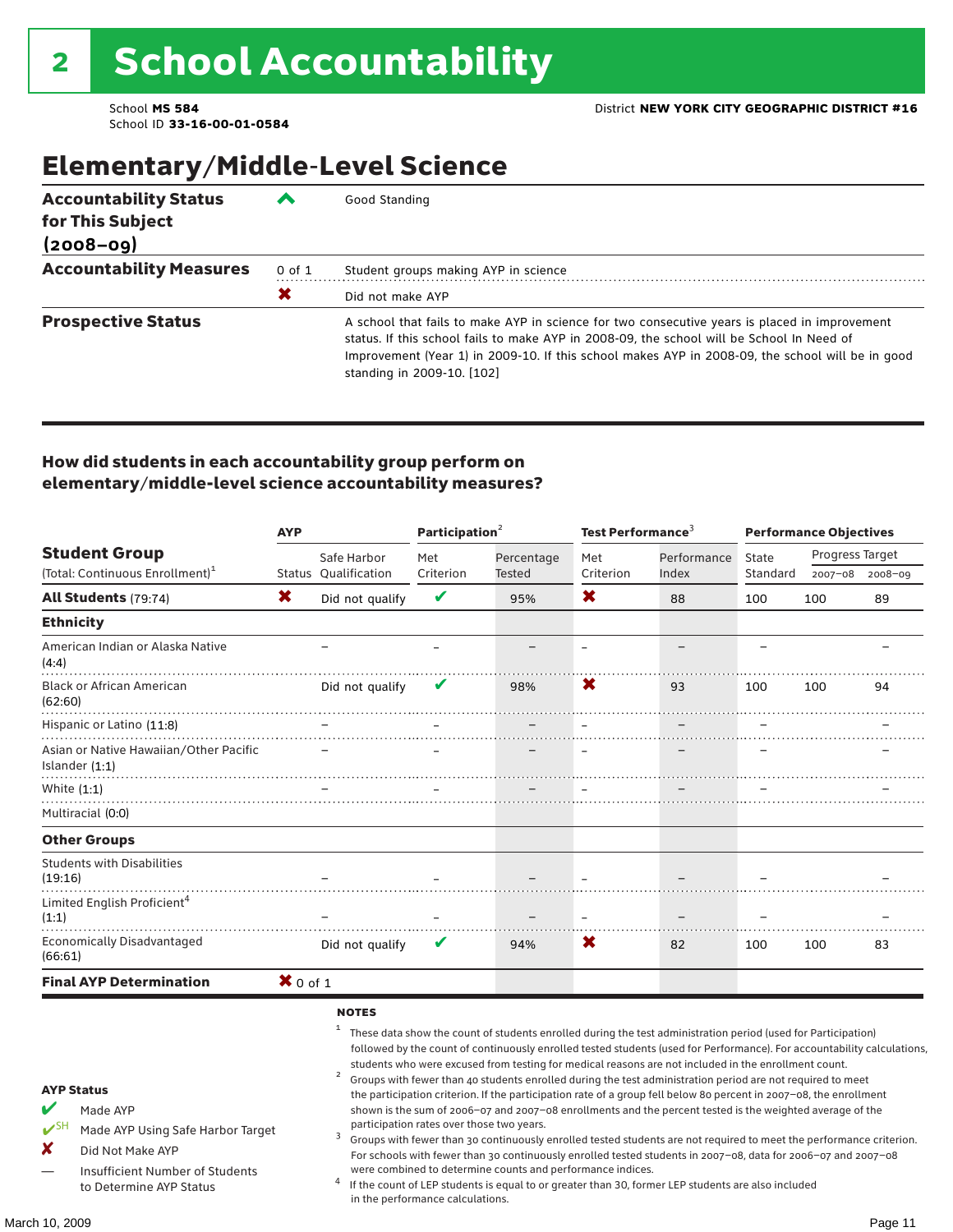### Summary of 2007–08 School Performance

Performance on the State assessments in English language arts, mathematics, and science at the elementary and middle levels is reported in terms of mean scores and the percentage of tested students scoring at or above Level 2, Level 3, and Level 4. Performance on the State assessments in ELA and mathematics at the secondary level is reported in terms of the percentage of students in a cohort scoring at these levels.

|                              | Percentage of students that<br>scored at or above Level 3 | Total<br>Tested |      |
|------------------------------|-----------------------------------------------------------|-----------------|------|
| <b>English Language Arts</b> | 0%                                                        | 50%             | 100% |
| Grade 6                      | 39%                                                       |                 | 92   |
| Grade 7                      | 38%                                                       |                 | 98   |
| Grade 8                      | 34%                                                       |                 | 80   |
| <b>Mathematics</b>           |                                                           |                 |      |
| Grade 6                      | 44%                                                       |                 | 93   |
| Grade 7                      | 44%                                                       |                 | 99   |
| Grade 8                      | 39%                                                       |                 | 79   |
| <b>Science</b>               |                                                           |                 |      |
| Grade 8                      | 20%                                                       |                 | 75   |

School **MS 584** District **NEW YORK CITY GEOGRAPHIC DISTRICT #16**

#### About the Performance Level Descriptors

#### Level 1: Not Meeting Learning Standards.

Student performance does not demonstrate an understanding of the content expected in the subject and grade level.

#### Level 2: Partially Meeting Learning Standards.

Student performance demonstrates a partial understanding of the content expected in the subject and grade level.

#### Level 3: Meeting Learning Standards.

Student performance demonstrates an understanding of the content expected in the subject and grade level.

#### Level 4: Meeting Learning Standards with Distinction.

Student performance demonstrates a thorough understanding of the content expected in the subject and grade level.

#### How are Need/Resource Capacity (N/RC) categories determined?

Districts are divided into high, average, and low need categories based on their ability to meet the special needs of their students with local resources. Districts in the high need category are subdivided into four categories based on enrollment size and, in some cases, number of students per square mile. More information about the categories can be found in the *Report to the Governor and the Legislature on the Educational Status of the State's Schools* at www.emsc.nysed.gov/irts.

#### What are Similar Schools?

In this section, this school's performance is compared with that of similar schools.

Within each N/RC category, the Department identifies Similar Schools: schools that serve similar students and have similar resources. Each school report card compares the school's performance with that of similar schools. The following factors are considered in grouping schools: a) the grade level served by the school and b) rates of student poverty and limited English proficiency. Student poverty levels are indicated by determining the percentage of children in each school who participate in the free-lunch program. By combining these factors, a measure of student need is created and used to place schools into relatively low (lowest quartile), relatively high (highest quartile), and typical (mid-range) groups.

#### This School's Similar Schools Group: **74**

All schools in this group are middle level schools in New York City.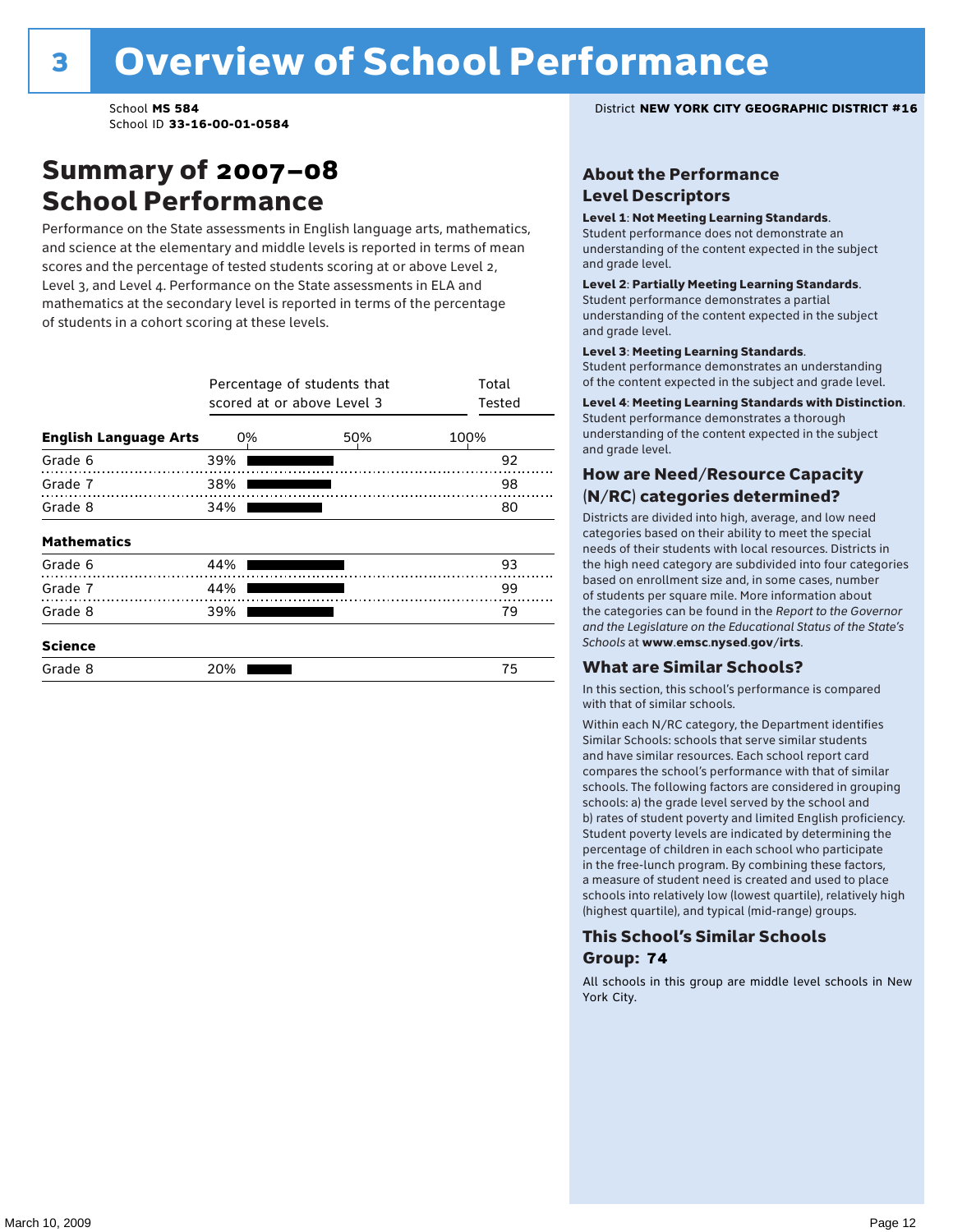# **8 Overview of School Performance**

School ID **33-16-00-01-0584**

## **This School's Results in Grade 5 English Language Arts**

|                                                                                                                                                                                                                                             | <b>This School</b> |                                 |                                 | <b>Similar Schools</b> |                                 |                                 |  |  |
|---------------------------------------------------------------------------------------------------------------------------------------------------------------------------------------------------------------------------------------------|--------------------|---------------------------------|---------------------------------|------------------------|---------------------------------|---------------------------------|--|--|
|                                                                                                                                                                                                                                             |                    | Percentage scoring at level(s): |                                 |                        | Percentage scoring at level(s): |                                 |  |  |
|                                                                                                                                                                                                                                             | $2 - 4$            | $3 - 4$                         | 4                               | $2 - 4$                | $3 - 4$                         | 4                               |  |  |
|                                                                                                                                                                                                                                             | Range:             |                                 |                                 |                        |                                 |                                 |  |  |
| 100%                                                                                                                                                                                                                                        |                    |                                 |                                 |                        |                                 |                                 |  |  |
|                                                                                                                                                                                                                                             |                    |                                 |                                 |                        |                                 |                                 |  |  |
|                                                                                                                                                                                                                                             |                    |                                 |                                 |                        |                                 |                                 |  |  |
|                                                                                                                                                                                                                                             |                    |                                 |                                 |                        |                                 |                                 |  |  |
| $2007 - 08$<br>$\blacksquare$ 2006-07                                                                                                                                                                                                       |                    |                                 |                                 |                        |                                 |                                 |  |  |
|                                                                                                                                                                                                                                             |                    |                                 |                                 |                        |                                 |                                 |  |  |
| Number of Tested Students:                                                                                                                                                                                                                  |                    |                                 |                                 |                        |                                 |                                 |  |  |
|                                                                                                                                                                                                                                             |                    | 2007-08 School Year             |                                 |                        | 2006-07 School Year             |                                 |  |  |
| <b>Results by</b>                                                                                                                                                                                                                           | Total              |                                 | Percentage scoring at level(s): | Total                  |                                 | Percentage scoring at level(s): |  |  |
| <b>Student Group</b>                                                                                                                                                                                                                        | Tested             | $2 - 4$                         | $3 - 4$<br>4                    | Tested                 | $2 - 4$                         | $3 - 4$<br>4                    |  |  |
| <b>All Students</b>                                                                                                                                                                                                                         |                    |                                 |                                 |                        |                                 |                                 |  |  |
| Female                                                                                                                                                                                                                                      |                    |                                 |                                 |                        |                                 |                                 |  |  |
| Male                                                                                                                                                                                                                                        |                    |                                 |                                 |                        |                                 |                                 |  |  |
| American Indian or Alaska Native                                                                                                                                                                                                            |                    |                                 |                                 |                        |                                 |                                 |  |  |
| Black or African American                                                                                                                                                                                                                   |                    |                                 |                                 |                        |                                 |                                 |  |  |
| Hispanic or Latino                                                                                                                                                                                                                          |                    |                                 |                                 |                        |                                 |                                 |  |  |
| Asian or Native Hawaiian/Other                                                                                                                                                                                                              |                    |                                 |                                 |                        |                                 |                                 |  |  |
| Pacific Islander                                                                                                                                                                                                                            |                    |                                 |                                 |                        |                                 |                                 |  |  |
| White                                                                                                                                                                                                                                       |                    |                                 |                                 |                        |                                 |                                 |  |  |
| Multiracial                                                                                                                                                                                                                                 |                    |                                 |                                 |                        |                                 |                                 |  |  |
| Small Group Totals                                                                                                                                                                                                                          |                    |                                 |                                 |                        |                                 |                                 |  |  |
| <b>General-Education Students</b>                                                                                                                                                                                                           |                    |                                 |                                 |                        |                                 |                                 |  |  |
| <b>Students with Disabilities</b>                                                                                                                                                                                                           |                    |                                 |                                 |                        |                                 |                                 |  |  |
| English Proficient<br>Limited English Proficient                                                                                                                                                                                            |                    |                                 |                                 |                        |                                 |                                 |  |  |
| Economically Disadvantaged                                                                                                                                                                                                                  |                    |                                 |                                 |                        |                                 |                                 |  |  |
| Not Disadvantaged                                                                                                                                                                                                                           |                    |                                 |                                 |                        |                                 |                                 |  |  |
| Migrant                                                                                                                                                                                                                                     |                    |                                 |                                 |                        |                                 |                                 |  |  |
| Not Migrant                                                                                                                                                                                                                                 |                    |                                 |                                 |                        |                                 |                                 |  |  |
| NOTES                                                                                                                                                                                                                                       |                    |                                 |                                 |                        |                                 |                                 |  |  |
| The - symbol indicates that data for a group of students have been suppressed. If a group has fewer than five students,<br>data for that group and the next smallest group(s) are suppressed to protect the privacy of individual students. |                    |                                 |                                 |                        |                                 |                                 |  |  |

| <b>Other</b>                                                                                         |                 | 2007-08 School Year                    |         |     | 2006-07 School Year |                                        |         |     |
|------------------------------------------------------------------------------------------------------|-----------------|----------------------------------------|---------|-----|---------------------|----------------------------------------|---------|-----|
| <b>Assessments</b>                                                                                   | Total<br>Tested | Number scoring at level(s):<br>$2 - 4$ | $3 - 4$ | 4   | Total<br>Tested     | Number scoring at level(s):<br>$2 - 4$ | $3 - 4$ |     |
| New York State Alternate Assessment<br>(NYSAA): Grade 5 Equivalent                                   |                 |                                        |         |     |                     |                                        |         |     |
| New York State English as a Second<br>Language Achievement Test (NYSESLAT) <sup>+</sup> :<br>Grade 5 |                 | N/A                                    | N/A     | N/A | 0                   | N/A                                    | N/A     | N/A |

† These counts represent recently arrived LEP students who used the NYSESLAT to fulfill the English language arts participation requirement.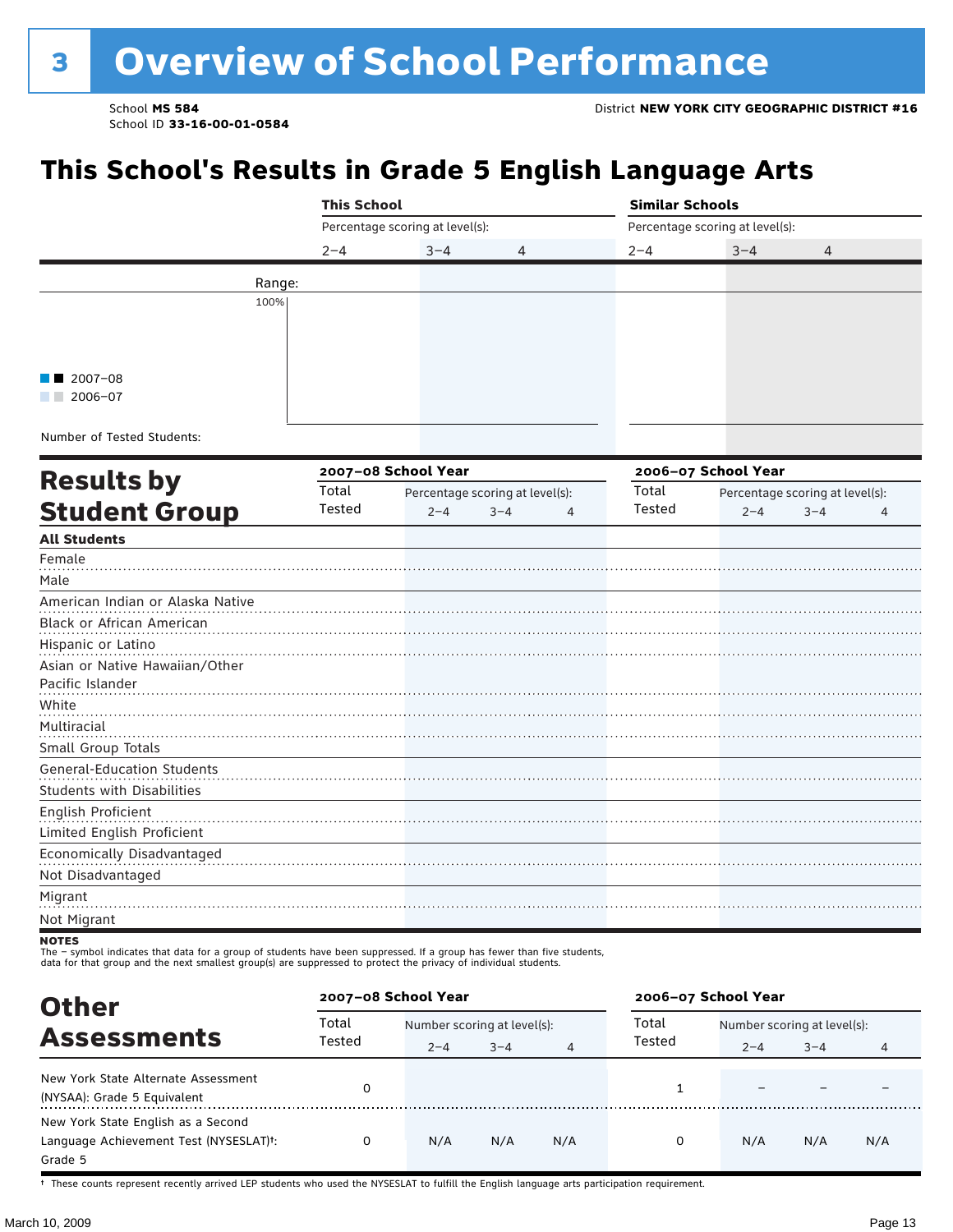### **This School's Results in Grade 5 Mathematics**

|                                   | <b>This School</b> |                                                                                                                   |   |         | <b>Similar Schools</b>          |                                 |   |  |  |  |
|-----------------------------------|--------------------|-------------------------------------------------------------------------------------------------------------------|---|---------|---------------------------------|---------------------------------|---|--|--|--|
|                                   |                    | Percentage scoring at level(s):                                                                                   |   |         | Percentage scoring at level(s): |                                 |   |  |  |  |
|                                   | $2 - 4$            | $3 - 4$                                                                                                           | 4 | $2 - 4$ | $3 - 4$                         | 4                               |   |  |  |  |
|                                   | Range:             |                                                                                                                   |   |         |                                 |                                 |   |  |  |  |
| 100%                              |                    |                                                                                                                   |   |         |                                 |                                 |   |  |  |  |
|                                   |                    |                                                                                                                   |   |         |                                 |                                 |   |  |  |  |
|                                   |                    |                                                                                                                   |   |         |                                 |                                 |   |  |  |  |
|                                   |                    |                                                                                                                   |   |         |                                 |                                 |   |  |  |  |
| $2007 - 08$<br>$2006 - 07$        |                    |                                                                                                                   |   |         |                                 |                                 |   |  |  |  |
|                                   |                    |                                                                                                                   |   |         |                                 |                                 |   |  |  |  |
| Number of Tested Students:        |                    |                                                                                                                   |   |         |                                 |                                 |   |  |  |  |
|                                   |                    | 2007-08 School Year<br>Total<br>Percentage scoring at level(s):<br>Tested<br>$2 - 4$<br>$3 - 4$<br>$\overline{4}$ |   |         | 2006-07 School Year             |                                 |   |  |  |  |
| <b>Results by</b>                 |                    |                                                                                                                   |   | Total   |                                 | Percentage scoring at level(s): |   |  |  |  |
| <b>Student Group</b>              |                    |                                                                                                                   |   | Tested  | $2 - 4$                         | $3 - 4$                         | 4 |  |  |  |
| <b>All Students</b>               |                    |                                                                                                                   |   |         |                                 |                                 |   |  |  |  |
| Female                            |                    |                                                                                                                   |   |         |                                 |                                 |   |  |  |  |
| Male                              |                    |                                                                                                                   |   |         |                                 |                                 |   |  |  |  |
| American Indian or Alaska Native  |                    |                                                                                                                   |   |         |                                 |                                 |   |  |  |  |
| Black or African American         |                    |                                                                                                                   |   |         |                                 |                                 |   |  |  |  |
| Hispanic or Latino                |                    |                                                                                                                   |   |         |                                 |                                 |   |  |  |  |
| Asian or Native Hawaiian/Other    |                    |                                                                                                                   |   |         |                                 |                                 |   |  |  |  |
| Pacific Islander                  |                    |                                                                                                                   |   |         |                                 |                                 |   |  |  |  |
| White                             |                    |                                                                                                                   |   |         |                                 |                                 |   |  |  |  |
| Multiracial                       |                    |                                                                                                                   |   |         |                                 |                                 |   |  |  |  |
| Small Group Totals                |                    |                                                                                                                   |   |         |                                 |                                 |   |  |  |  |
| <b>General-Education Students</b> |                    |                                                                                                                   |   |         |                                 |                                 |   |  |  |  |
| <b>Students with Disabilities</b> |                    |                                                                                                                   |   |         |                                 |                                 |   |  |  |  |
| English Proficient                |                    |                                                                                                                   |   |         |                                 |                                 |   |  |  |  |
| Limited English Proficient        |                    |                                                                                                                   |   |         |                                 |                                 |   |  |  |  |
| Economically Disadvantaged        |                    |                                                                                                                   |   |         |                                 |                                 |   |  |  |  |
| Not Disadvantaged                 |                    |                                                                                                                   |   |         |                                 |                                 |   |  |  |  |
| Migrant                           |                    |                                                                                                                   |   |         |                                 |                                 |   |  |  |  |
| Not Migrant                       |                    |                                                                                                                   |   |         |                                 |                                 |   |  |  |  |
| <b>NOTEC</b>                      |                    |                                                                                                                   |   |         |                                 |                                 |   |  |  |  |

NOTES<br>The – symbol indicates that data for a group of students have been suppressed. If a group has fewer than five students,<br>data for that group and the next smallest group(s) are suppressed to protect the privacy of indi

| <b>Other</b>                                                       | 2007-08 School Year |                             |         | 2006-07 School Year |                             |                          |   |  |
|--------------------------------------------------------------------|---------------------|-----------------------------|---------|---------------------|-----------------------------|--------------------------|---|--|
|                                                                    | Total               | Number scoring at level(s): |         | Total               | Number scoring at level(s): |                          |   |  |
| <b>Assessments</b>                                                 | Tested              | $2 - 4$                     | $3 - 4$ | Tested              | $2 - 4$                     | $3 - 4$                  | 4 |  |
| New York State Alternate Assessment<br>(NYSAA): Grade 5 Equivalent |                     |                             |         |                     | -                           | $\overline{\phantom{0}}$ |   |  |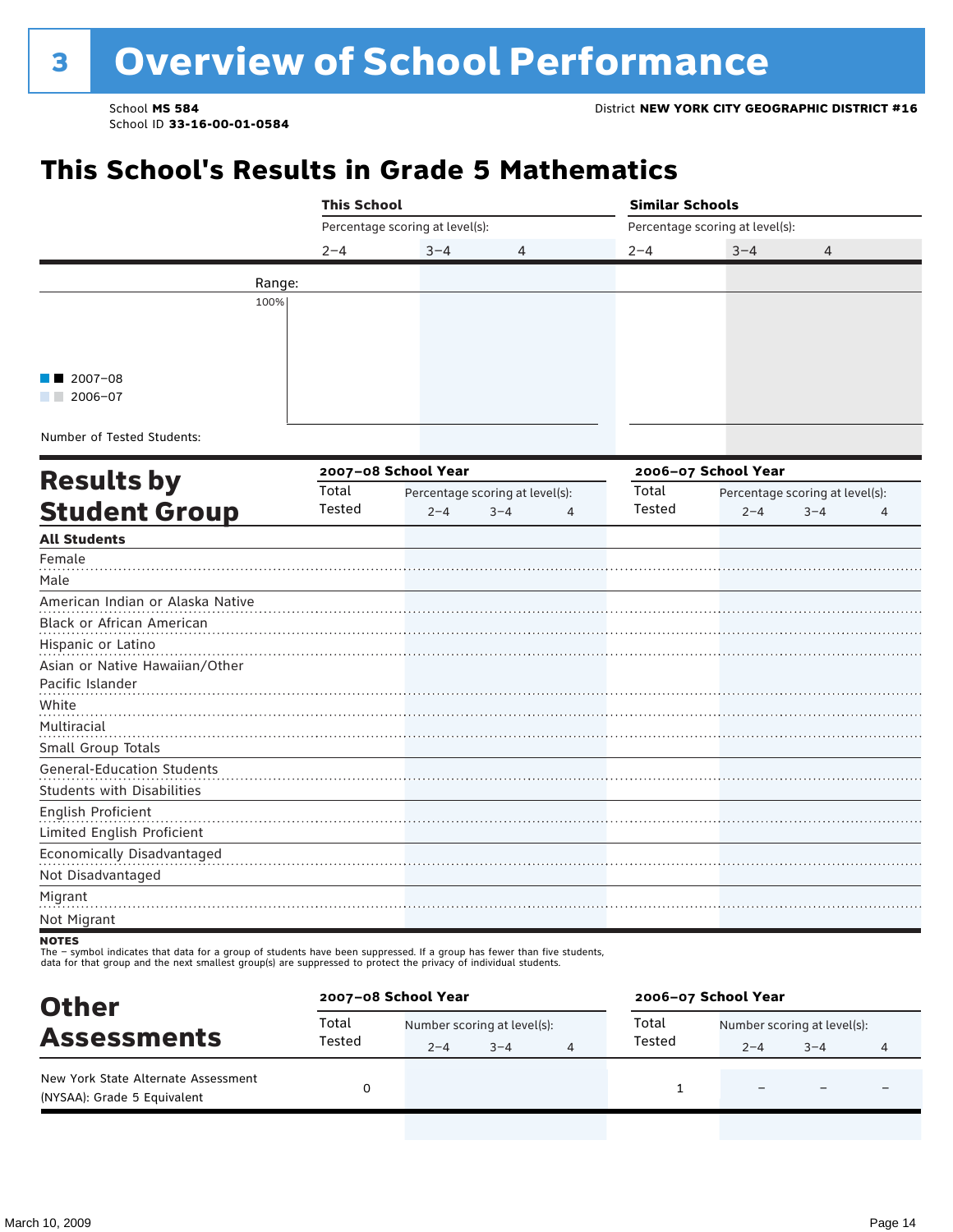### **This School's Results in Grade 6 English Language Arts**

|                                                    |        |                                                                                                                                                                                                                                                                                                                                                                                                                                     |         |   |             | <b>Similar Schools</b>          |         |                                 |    |
|----------------------------------------------------|--------|-------------------------------------------------------------------------------------------------------------------------------------------------------------------------------------------------------------------------------------------------------------------------------------------------------------------------------------------------------------------------------------------------------------------------------------|---------|---|-------------|---------------------------------|---------|---------------------------------|----|
|                                                    |        |                                                                                                                                                                                                                                                                                                                                                                                                                                     |         |   |             | Percentage scoring at level(s): |         |                                 |    |
|                                                    |        | $2 - 4$                                                                                                                                                                                                                                                                                                                                                                                                                             | $3 - 4$ | 4 |             | $2 - 4$                         | $3 - 4$ | 4                               |    |
| 2008 Mean Score: 644                               | Range: | 598-785                                                                                                                                                                                                                                                                                                                                                                                                                             |         |   |             |                                 |         |                                 |    |
| 2007 Mean Score: 635                               | 100%   | 99% 93%                                                                                                                                                                                                                                                                                                                                                                                                                             |         |   |             | 96%                             |         |                                 |    |
| $\blacksquare$ 2007-08<br>$12006 - 07$             |        |                                                                                                                                                                                                                                                                                                                                                                                                                                     | 39%     |   | 0%          |                                 | 35%     | 0%                              |    |
| Number of Tested Students:                         |        | 87<br>91                                                                                                                                                                                                                                                                                                                                                                                                                            | 36      |   | $\mathbf 0$ |                                 |         |                                 |    |
| <b>Results by</b>                                  |        | <b>This School</b><br>Percentage scoring at level(s):<br>650-785<br>705-785<br>24%<br>0%<br>23<br>$\Omega$<br>2007-08 School Year<br>Total<br>Percentage scoring at level(s):<br>Tested<br>$2 - 4$<br>$3 - 4$<br>92<br>99%<br>39%<br>43<br>98%<br>37%<br>49<br>100%<br>41%<br>99%<br>82<br>41%<br>20%<br>10<br>100%<br>99%<br>46%<br>76<br>100%<br>6%<br>16<br>90<br>2<br>81<br>100%<br>40%<br>11<br>91%<br>36%<br>92<br>99%<br>39% |         |   |             | 2006-07 School Year             |         |                                 |    |
|                                                    |        |                                                                                                                                                                                                                                                                                                                                                                                                                                     |         |   |             | Total                           |         | Percentage scoring at level(s): |    |
| <b>Student Group</b>                               |        |                                                                                                                                                                                                                                                                                                                                                                                                                                     |         |   | 4           | Tested                          | $2 - 4$ | $3 - 4$                         | 4  |
| <b>All Students</b>                                |        |                                                                                                                                                                                                                                                                                                                                                                                                                                     |         |   | 0%          | 94                              | 93%     | 24%                             | 0% |
| Female                                             |        |                                                                                                                                                                                                                                                                                                                                                                                                                                     |         |   | 0%          | 48                              | 90%     | 21%                             | 0% |
| Male                                               |        |                                                                                                                                                                                                                                                                                                                                                                                                                                     |         |   | 0%          | 46                              | 96%     | 28%                             | 0% |
| American Indian or Alaska Native                   |        |                                                                                                                                                                                                                                                                                                                                                                                                                                     |         |   |             | 1                               |         |                                 |    |
| Black or African American                          |        |                                                                                                                                                                                                                                                                                                                                                                                                                                     |         |   | 0%          | 84                              | 94%     | 26%                             | 0% |
| Hispanic or Latino                                 |        |                                                                                                                                                                                                                                                                                                                                                                                                                                     |         |   | 0%          | 7                               |         |                                 |    |
| Asian or Native Hawaiian/Other<br>Pacific Islander |        |                                                                                                                                                                                                                                                                                                                                                                                                                                     |         |   |             | 1                               |         |                                 |    |
| White                                              |        |                                                                                                                                                                                                                                                                                                                                                                                                                                     |         |   |             | 1                               |         |                                 |    |
| Multiracial                                        |        |                                                                                                                                                                                                                                                                                                                                                                                                                                     |         |   |             |                                 |         |                                 |    |
| Small Group Totals                                 |        |                                                                                                                                                                                                                                                                                                                                                                                                                                     |         |   |             | 10                              | 80%     | 10%                             | 0% |
| <b>General-Education Students</b>                  |        |                                                                                                                                                                                                                                                                                                                                                                                                                                     |         |   | 0%          | 79                              | 96%     | 28%                             | 0% |
| <b>Students with Disabilities</b>                  |        |                                                                                                                                                                                                                                                                                                                                                                                                                                     |         |   | 0%          | 15                              | 73%     | 7%                              | 0% |
| English Proficient                                 |        |                                                                                                                                                                                                                                                                                                                                                                                                                                     |         |   |             | 92                              |         |                                 |    |
| Limited English Proficient                         |        |                                                                                                                                                                                                                                                                                                                                                                                                                                     |         |   |             | 2                               |         |                                 |    |
| Economically Disadvantaged                         |        |                                                                                                                                                                                                                                                                                                                                                                                                                                     |         |   | 0%          | 76                              | 95%     | 24%                             | 0% |
| Not Disadvantaged                                  |        |                                                                                                                                                                                                                                                                                                                                                                                                                                     |         |   | 0%          | 18                              | 83%     | 28%                             | 0% |
| Migrant                                            |        |                                                                                                                                                                                                                                                                                                                                                                                                                                     |         |   |             |                                 |         |                                 |    |
| Not Migrant                                        |        |                                                                                                                                                                                                                                                                                                                                                                                                                                     |         |   | 0%          | 94                              | 93%     | 24%                             | 0% |

**NOTES** 

The – symbol indicates that data for a group of students have been suppressed. If a group has fewer than five students,<br>data for that group and the next smallest group(s) are suppressed to protect the privacy of individual

| <b>Other</b>                                                                                         |        | 2007-08 School Year |                             |     | 2006-07 School Year |                             |         |     |
|------------------------------------------------------------------------------------------------------|--------|---------------------|-----------------------------|-----|---------------------|-----------------------------|---------|-----|
|                                                                                                      | Total  |                     | Number scoring at level(s): |     |                     | Number scoring at level(s): |         |     |
| <b>Assessments</b>                                                                                   | Tested | $2 - 4$             | $3 - 4$                     | 4   | Tested              | $2 - 4$                     | $3 - 4$ | 4   |
| New York State Alternate Assessment<br>(NYSAA): Grade 6 Equivalent                                   |        |                     |                             |     |                     |                             |         |     |
| New York State English as a Second<br>Language Achievement Test (NYSESLAT) <sup>+</sup> :<br>Grade 6 |        | N/A                 | N/A                         | N/A | 0                   | N/A                         | N/A     | N/A |

† These counts represent recently arrived LEP students who used the NYSESLAT to fulfill the English language arts participation requirement.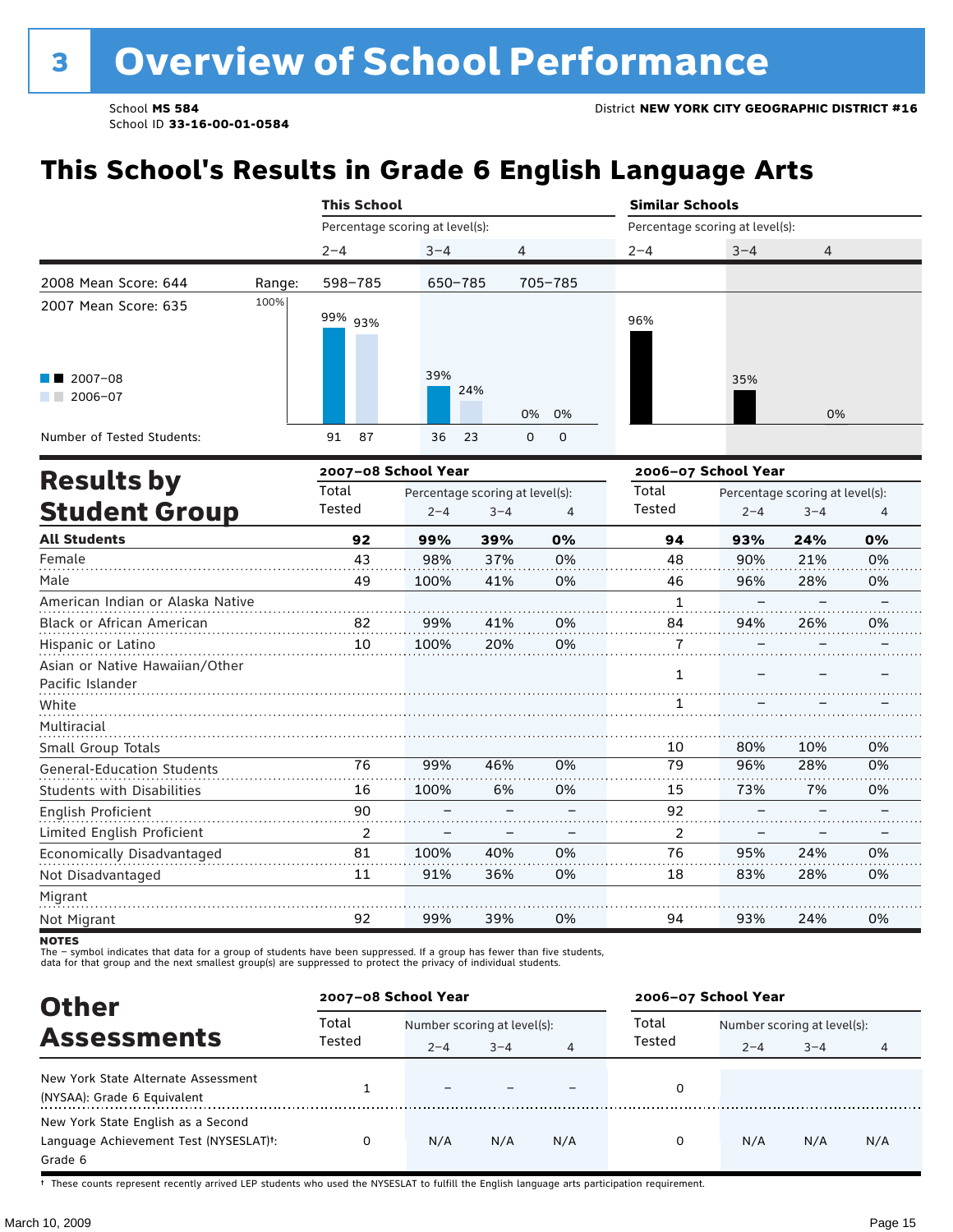### **This School's Results in Grade 6 Mathematics**

|                                   | <b>This School</b><br><b>Similar Schools</b><br>Percentage scoring at level(s):<br>Percentage scoring at level(s):<br>$2 - 4$<br>$3 - 4$<br>4<br>$2 - 4$<br>616-780<br>696-780<br>650-780<br>$88\%$ 81%<br>88%<br>44% 50%<br>5%<br>1%<br>82<br>76<br>47<br>$\mathbf{1}$<br>5<br>41<br>2007-08 School Year<br>2006-07 School Year<br>Total<br>Total<br>Percentage scoring at level(s):<br>Tested<br>Tested<br>$2 - 4$<br>$3 - 4$<br>4<br>93<br>1%<br>88%<br>44%<br>94<br>45<br>51%<br>89%<br>0%<br>48<br>88%<br>38%<br>2%<br>48<br>46<br>1<br>90%<br>48%<br>1%<br>83<br>83<br>10<br>70%<br>10%<br>0%<br>8<br>1<br>1<br>11<br>76<br>89%<br>50%<br>1%<br>80 |     |     |    |    |         |                                 |     |
|-----------------------------------|----------------------------------------------------------------------------------------------------------------------------------------------------------------------------------------------------------------------------------------------------------------------------------------------------------------------------------------------------------------------------------------------------------------------------------------------------------------------------------------------------------------------------------------------------------------------------------------------------------------------------------------------------------|-----|-----|----|----|---------|---------------------------------|-----|
|                                   |                                                                                                                                                                                                                                                                                                                                                                                                                                                                                                                                                                                                                                                          |     |     |    |    | $3 - 4$ | 4                               |     |
| 2008 Mean Score: 645<br>Range:    |                                                                                                                                                                                                                                                                                                                                                                                                                                                                                                                                                                                                                                                          |     |     |    |    |         |                                 |     |
| 100%<br>2007 Mean Score: 646      |                                                                                                                                                                                                                                                                                                                                                                                                                                                                                                                                                                                                                                                          |     |     |    |    |         |                                 |     |
|                                   |                                                                                                                                                                                                                                                                                                                                                                                                                                                                                                                                                                                                                                                          |     |     |    |    |         |                                 |     |
|                                   |                                                                                                                                                                                                                                                                                                                                                                                                                                                                                                                                                                                                                                                          |     |     |    |    | 56%     |                                 |     |
| $2007 - 08$                       |                                                                                                                                                                                                                                                                                                                                                                                                                                                                                                                                                                                                                                                          |     |     |    |    |         |                                 |     |
| $2006 - 07$                       |                                                                                                                                                                                                                                                                                                                                                                                                                                                                                                                                                                                                                                                          |     |     |    |    |         | 7%                              |     |
| Number of Tested Students:        |                                                                                                                                                                                                                                                                                                                                                                                                                                                                                                                                                                                                                                                          |     |     |    |    |         |                                 |     |
| <b>Results by</b>                 |                                                                                                                                                                                                                                                                                                                                                                                                                                                                                                                                                                                                                                                          |     |     |    |    |         |                                 |     |
|                                   |                                                                                                                                                                                                                                                                                                                                                                                                                                                                                                                                                                                                                                                          |     |     |    |    |         | Percentage scoring at level(s): |     |
| <b>Student Group</b>              |                                                                                                                                                                                                                                                                                                                                                                                                                                                                                                                                                                                                                                                          |     |     |    |    | $2 - 4$ | $3 - 4$                         | 4   |
| <b>All Students</b>               |                                                                                                                                                                                                                                                                                                                                                                                                                                                                                                                                                                                                                                                          |     |     |    |    | 81%     | 50%                             | 5%  |
| Female                            |                                                                                                                                                                                                                                                                                                                                                                                                                                                                                                                                                                                                                                                          |     |     |    |    | 77%     | 42%                             | 2%  |
| Male                              |                                                                                                                                                                                                                                                                                                                                                                                                                                                                                                                                                                                                                                                          |     |     |    |    | 85%     | 59%                             | 9%  |
| American Indian or Alaska Native  |                                                                                                                                                                                                                                                                                                                                                                                                                                                                                                                                                                                                                                                          |     |     |    |    |         |                                 |     |
| Black or African American         |                                                                                                                                                                                                                                                                                                                                                                                                                                                                                                                                                                                                                                                          |     |     |    |    | 82%     | 49%                             | 5%  |
| Hispanic or Latino                |                                                                                                                                                                                                                                                                                                                                                                                                                                                                                                                                                                                                                                                          |     |     |    |    |         |                                 |     |
| Asian or Native Hawaiian/Other    |                                                                                                                                                                                                                                                                                                                                                                                                                                                                                                                                                                                                                                                          |     |     |    |    |         |                                 |     |
| Pacific Islander                  |                                                                                                                                                                                                                                                                                                                                                                                                                                                                                                                                                                                                                                                          |     |     |    |    |         |                                 |     |
| White                             |                                                                                                                                                                                                                                                                                                                                                                                                                                                                                                                                                                                                                                                          |     |     |    |    |         |                                 |     |
| Multiracial                       |                                                                                                                                                                                                                                                                                                                                                                                                                                                                                                                                                                                                                                                          |     |     |    |    |         |                                 |     |
| Small Group Totals                |                                                                                                                                                                                                                                                                                                                                                                                                                                                                                                                                                                                                                                                          |     |     |    |    | 73%     | 55%                             | 9%  |
| <b>General-Education Students</b> |                                                                                                                                                                                                                                                                                                                                                                                                                                                                                                                                                                                                                                                          |     |     |    |    | 88%     | 56%                             | 6%  |
| <b>Students with Disabilities</b> | 17                                                                                                                                                                                                                                                                                                                                                                                                                                                                                                                                                                                                                                                       | 82% | 18% | 0% | 14 | 43%     | 14%                             | 0%  |
| English Proficient                | 91                                                                                                                                                                                                                                                                                                                                                                                                                                                                                                                                                                                                                                                       |     |     |    | 92 |         |                                 |     |
| Limited English Proficient        | 2                                                                                                                                                                                                                                                                                                                                                                                                                                                                                                                                                                                                                                                        |     |     |    | 2  |         |                                 |     |
| Economically Disadvantaged        | 81                                                                                                                                                                                                                                                                                                                                                                                                                                                                                                                                                                                                                                                       | 89% | 44% | 1% | 76 | 82%     | 51%                             | 4%  |
| Not Disadvantaged                 | 12                                                                                                                                                                                                                                                                                                                                                                                                                                                                                                                                                                                                                                                       | 83% | 42% | 0% | 18 | 78%     | 44%                             | 11% |
| Migrant                           |                                                                                                                                                                                                                                                                                                                                                                                                                                                                                                                                                                                                                                                          |     |     |    |    |         |                                 |     |
| Not Migrant                       | 93                                                                                                                                                                                                                                                                                                                                                                                                                                                                                                                                                                                                                                                       | 88% | 44% | 1% | 94 | 81%     | 50%                             | 5%  |

**NOTES** 

The – symbol indicates that data for a group of students have been suppressed. If a group has fewer than five students,<br>data for that group and the next smallest group(s) are suppressed to protect the privacy of individual

| <b>Other</b>                                                       | 2007-08 School Year |                             |         |                          | 2006-07 School Year |                             |         |  |  |
|--------------------------------------------------------------------|---------------------|-----------------------------|---------|--------------------------|---------------------|-----------------------------|---------|--|--|
|                                                                    | Total               | Number scoring at level(s): |         |                          | Total               | Number scoring at level(s): |         |  |  |
| <b>Assessments</b>                                                 | Tested              | $2 - 4$                     | $3 - 4$ | 4                        | Tested              | $2 - 4$                     | $3 - 4$ |  |  |
| New York State Alternate Assessment<br>(NYSAA): Grade 6 Equivalent |                     | $\overline{\phantom{0}}$    |         | $\overline{\phantom{0}}$ |                     |                             |         |  |  |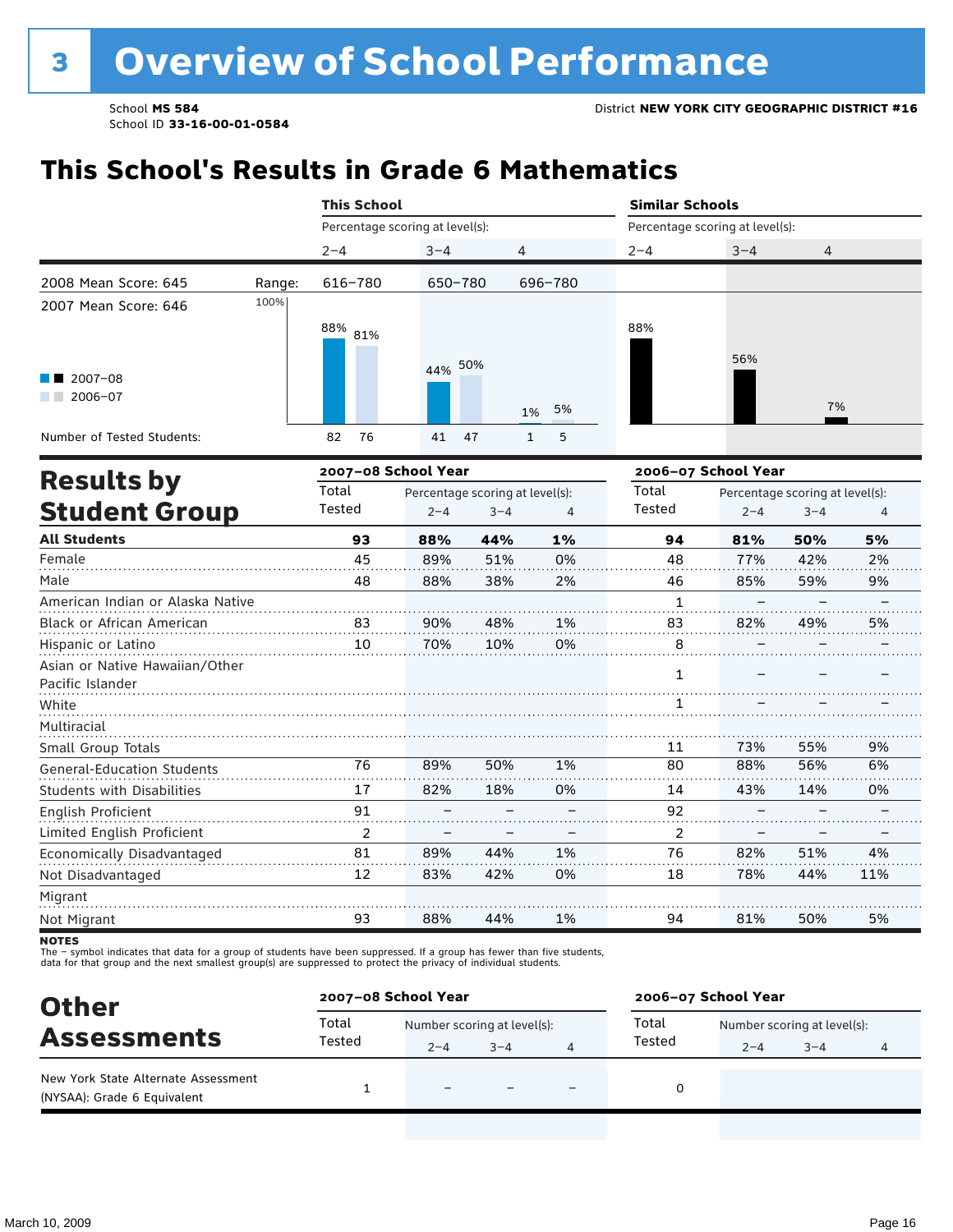### **This School's Results in Grade 7 English Language Arts**

|                                                    |        | <b>This School</b>              |                                 |         |                               | <b>Similar Schools</b>          |                     |         |    |  |
|----------------------------------------------------|--------|---------------------------------|---------------------------------|---------|-------------------------------|---------------------------------|---------------------|---------|----|--|
|                                                    |        |                                 | Percentage scoring at level(s): |         |                               | Percentage scoring at level(s): |                     |         |    |  |
|                                                    |        | $2 - 4$                         | $3 - 4$                         | 4       |                               | $2 - 4$                         | $3 - 4$             | 4       |    |  |
| 2008 Mean Score: 642                               | Range: | 600-790                         | 650-790                         |         | 712-790                       |                                 |                     |         |    |  |
| 2007 Mean Score: 634                               | 100%   | 95% 87%                         |                                 |         |                               | 96%                             |                     |         |    |  |
| $\blacksquare$ 2007-08<br>$2006 - 07$              |        |                                 | 38%                             | 29%     | 2%<br>0%                      |                                 | 45%                 | 0%      |    |  |
| Number of Tested Students:                         |        | 93<br>75                        | 37                              | 25      | $\overline{2}$<br>$\mathbf 0$ |                                 |                     |         |    |  |
|                                                    |        | 2007-08 School Year             |                                 |         |                               |                                 | 2006-07 School Year |         |    |  |
| <b>Results by</b>                                  | Total  | Percentage scoring at level(s): |                                 |         | Total                         | Percentage scoring at level(s): |                     |         |    |  |
| <b>Student Group</b>                               |        | Tested                          | $2 - 4$                         | $3 - 4$ | 4                             | Tested                          | $2 - 4$             | $3 - 4$ | 4  |  |
| <b>All Students</b>                                |        | 98                              | 95%                             | 38%     | 0%                            | 86                              | 87%                 | 29%     | 2% |  |
| Female                                             |        | 49                              | 92%                             | 43%     | 0%                            | 43                              | 95%                 | 44%     | 2% |  |
| Male                                               |        | 49                              | 98%                             | 33%     | 0%                            | 43                              | 79%                 | 14%     | 2% |  |
| American Indian or Alaska Native                   |        | $\mathbf{1}$                    |                                 |         |                               | 5                               |                     |         |    |  |
| Black or African American                          |        | 89                              | 96%                             | 39%     | 0%                            | 69                              | 87%                 | 29%     | 3% |  |
| Hispanic or Latino                                 |        | $\overline{7}$                  |                                 |         |                               | 10                              | 90%                 | 30%     | 0% |  |
| Asian or Native Hawaiian/Other<br>Pacific Islander |        |                                 |                                 |         |                               |                                 |                     |         |    |  |
| White                                              |        |                                 |                                 |         |                               | 2                               |                     |         |    |  |
| Multiracial                                        |        |                                 |                                 |         |                               |                                 |                     |         |    |  |
| Small Group Totals                                 |        | 9                               | 89%                             | 22%     | 0%                            | 7                               | 86%                 | 29%     | 0% |  |
| <b>General-Education Students</b>                  |        | 82                              | 100%                            | 43%     | 0%                            | 68                              | 94%                 | 35%     | 3% |  |
| <b>Students with Disabilities</b>                  |        | 16                              | 69%                             | 13%     | 0%                            | 18                              | 61%                 | 6%      | 0% |  |
| English Proficient                                 |        | 96                              |                                 |         |                               | 85                              |                     |         |    |  |
| Limited English Proficient                         |        | $\overline{2}$                  |                                 |         |                               | 1                               |                     |         |    |  |
| Economically Disadvantaged                         |        | 85                              | 96%                             | 42%     | 0%                            | 69                              | 84%                 | 29%     | 3% |  |
| Not Disadvantaged                                  |        | 13                              | 85%                             | 8%      | 0%                            | 17                              | 100%                | 29%     | 0% |  |
| Migrant                                            |        |                                 |                                 |         |                               |                                 |                     |         |    |  |

**NOTES** 

Not Migrant

The – symbol indicates that data for a group of students have been suppressed. If a group has fewer than five students,<br>data for that group and the next smallest group(s) are suppressed to protect the privacy of individual

98

| <b>Other</b>                                                                                         |                 | 2007-08 School Year         |         |     | 2006-07 School Year |                             |         |     |  |
|------------------------------------------------------------------------------------------------------|-----------------|-----------------------------|---------|-----|---------------------|-----------------------------|---------|-----|--|
|                                                                                                      | Total<br>Tested | Number scoring at level(s): |         |     | Total               | Number scoring at level(s): |         |     |  |
| <b>Assessments</b>                                                                                   |                 | $2 - 4$                     | $3 - 4$ | 4   | Tested              | $2 - 4$                     | $3 - 4$ | 4   |  |
| New York State Alternate Assessment<br>(NYSAA): Grade 7 Equivalent                                   |                 |                             |         |     | 0                   |                             |         |     |  |
| New York State English as a Second<br>Language Achievement Test (NYSESLAT) <sup>+</sup> :<br>Grade 7 |                 | N/A                         | N/A     | N/A | 0                   | N/A                         | N/A     | N/A |  |

38%

0%

86

87%

29%

2%

95%

† These counts represent recently arrived LEP students who used the NYSESLAT to fulfill the English language arts participation requirement.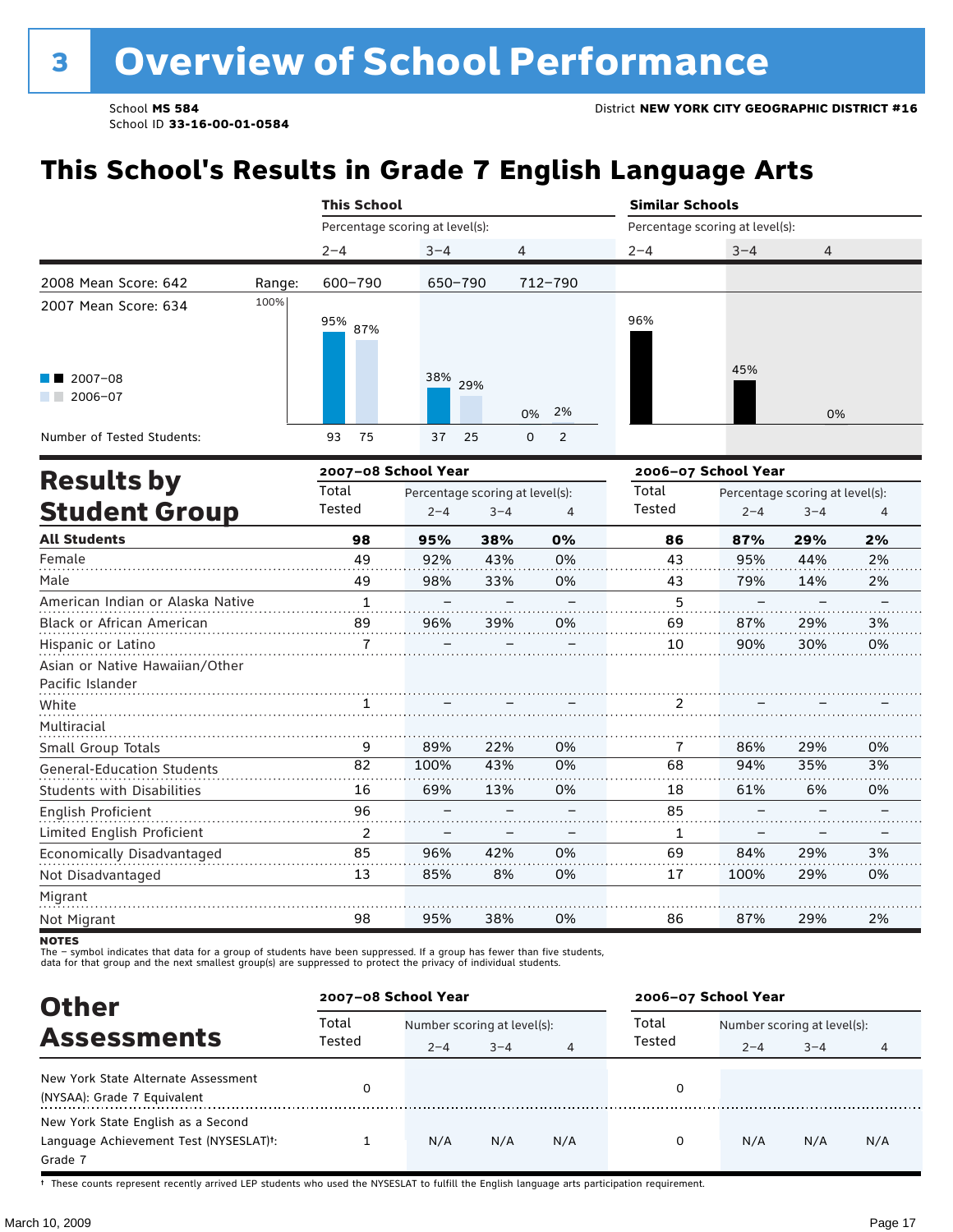### **This School's Results in Grade 7 Mathematics**

|                                                    |        | <b>This School</b>              |         |                                            |                            | <b>Similar Schools</b>          |                     |                                            |                |  |
|----------------------------------------------------|--------|---------------------------------|---------|--------------------------------------------|----------------------------|---------------------------------|---------------------|--------------------------------------------|----------------|--|
|                                                    |        | Percentage scoring at level(s): |         |                                            |                            | Percentage scoring at level(s): |                     |                                            |                |  |
|                                                    |        | $2 - 4$                         | $3 - 4$ | 4                                          |                            | $2 - 4$                         | $3 - 4$             | 4                                          |                |  |
| 2008 Mean Score: 639                               | Range: | 611-800                         | 650-800 |                                            | 693-800                    |                                 |                     |                                            |                |  |
| 2007 Mean Score: 627                               | 100%   | 92%<br>79%                      |         |                                            |                            | 93%                             | 56%                 |                                            |                |  |
| 2007-08<br>$2006 - 07$                             |        |                                 | 44%     | 20%                                        | 0%<br>0%                   |                                 |                     | 6%                                         |                |  |
| Number of Tested Students:                         |        | 91<br>68                        | 44      | 17                                         | $\mathbf 0$<br>$\mathbf 0$ |                                 |                     |                                            |                |  |
|                                                    |        | 2007-08 School Year             |         |                                            |                            |                                 | 2006-07 School Year |                                            |                |  |
| <b>Results by</b><br><b>Student Group</b>          |        | Total<br>Tested                 | $2 - 4$ | Percentage scoring at level(s):<br>$3 - 4$ | $\overline{4}$             | Total<br>Tested                 | $2 - 4$             | Percentage scoring at level(s):<br>$3 - 4$ | $\overline{4}$ |  |
| <b>All Students</b>                                |        | 99                              | 92%     | 44%                                        | 0%                         | 86                              | 79%                 | 20%                                        | 0%             |  |
| Female                                             |        | 50                              | 92%     | 42%                                        | 0%                         | 43                              | 86%                 | 28%                                        | 0%             |  |
| Male                                               |        | 49                              | 92%     | 47%                                        | 0%                         | 43                              | 72%                 | 12%                                        | 0%             |  |
| American Indian or Alaska Native                   |        | $\mathbf{1}$                    |         |                                            |                            | 5                               |                     |                                            |                |  |
| <b>Black or African American</b>                   |        | 90                              | 92%     | 44%                                        | 0%                         | 69                              | 81%                 | 23%                                        | 0%             |  |
| Hispanic or Latino                                 |        | 7                               |         |                                            |                            | 10                              | 70%                 | 10%                                        | 0%             |  |
| Asian or Native Hawaiian/Other<br>Pacific Islander |        |                                 |         |                                            |                            |                                 |                     |                                            |                |  |
| White                                              |        | 1                               |         |                                            |                            | 2                               |                     |                                            |                |  |
| Multiracial                                        |        |                                 |         |                                            |                            |                                 |                     |                                            |                |  |
| Small Group Totals                                 |        | 9                               | 89%     | 44%                                        | 0%                         | 7                               | 71%                 | 0%                                         | 0%             |  |
| <b>General-Education Students</b>                  |        | 84                              | 96%     | 50%                                        | 0%                         | 68                              | 88%                 | 25%                                        | 0%             |  |
| <b>Students with Disabilities</b>                  |        | 15                              | 67%     | 13%                                        | 0%                         | 18                              | 44%                 | 0%                                         | 0%             |  |
| English Proficient                                 |        | 96                              |         |                                            |                            | 85                              |                     |                                            |                |  |
| Limited English Proficient                         |        | 3                               |         |                                            |                            | 1                               |                     |                                            |                |  |
| Economically Disadvantaged                         |        | 85                              | 92%     | 49%                                        | 0%                         | 69                              | 75%                 | 17%                                        | 0%             |  |
| Not Disadvantaged                                  |        | 14                              | 93%     | 14%                                        | 0%                         | 17                              | 94%                 | 29%                                        | 0%             |  |
| Migrant                                            |        |                                 |         |                                            |                            |                                 |                     |                                            |                |  |
| Not Migrant                                        |        | 99                              | 92%     | 44%                                        | 0%                         | 86                              | 79%                 | 20%                                        | 0%             |  |

**NOTES** 

The – symbol indicates that data for a group of students have been suppressed. If a group has fewer than five students,<br>data for that group and the next smallest group(s) are suppressed to protect the privacy of individual

| <b>Other</b>                                                       |        | 2007-08 School Year         |         |  |        | 2006-07 School Year         |         |   |  |
|--------------------------------------------------------------------|--------|-----------------------------|---------|--|--------|-----------------------------|---------|---|--|
|                                                                    | Total  | Number scoring at level(s): |         |  | Total  | Number scoring at level(s): |         |   |  |
| <b>Assessments</b>                                                 | Tested | $2 - 4$                     | $3 - 4$ |  | Tested | $2 - 4$                     | $3 - 4$ | 4 |  |
| New York State Alternate Assessment<br>(NYSAA): Grade 7 Equivalent |        |                             |         |  |        |                             |         |   |  |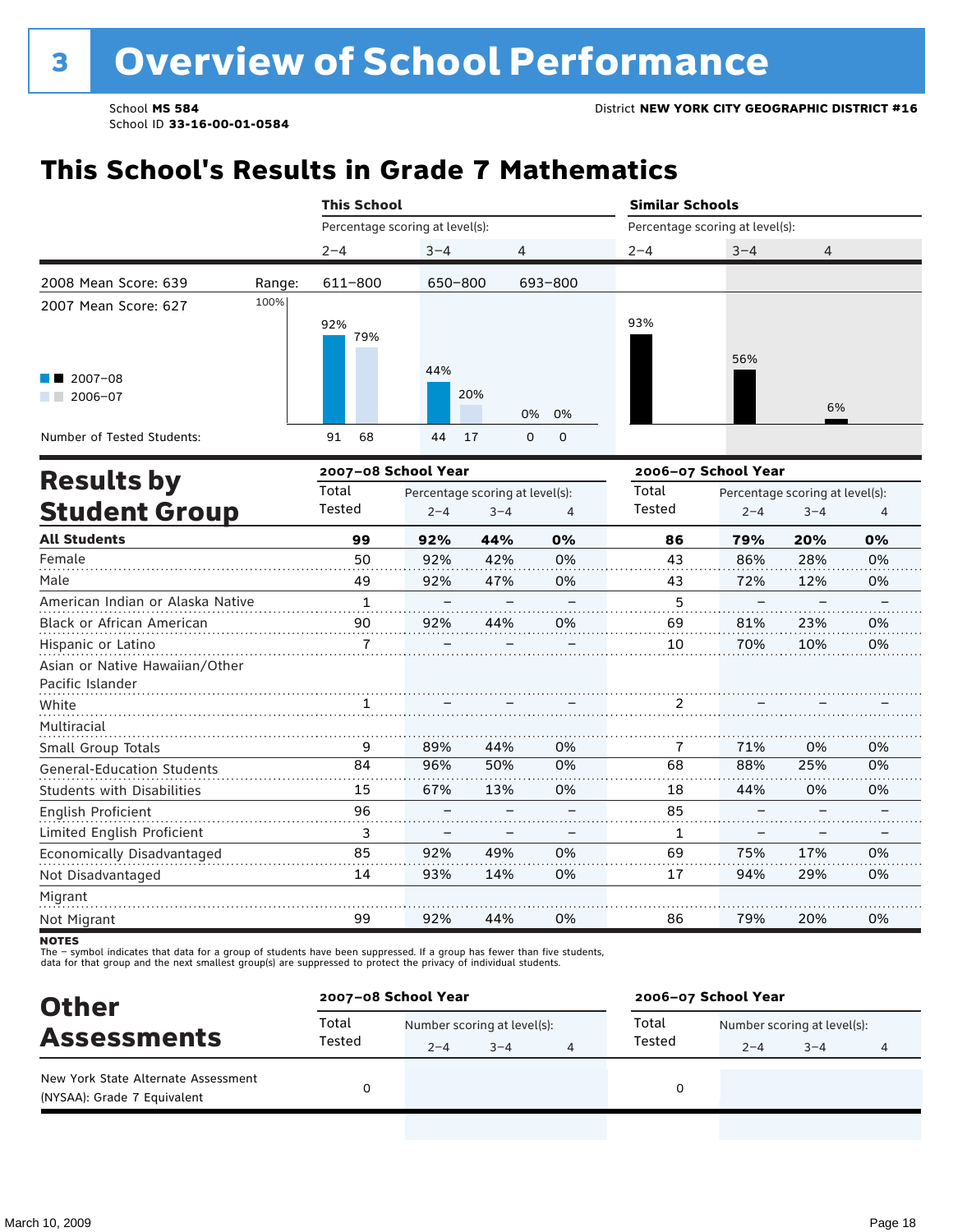### **This School's Results in Grade 8 English Language Arts**

|                                           | <b>This School</b> |                                                                              |            |                                |                                 |         |    |  |
|-------------------------------------------|--------------------|------------------------------------------------------------------------------|------------|--------------------------------|---------------------------------|---------|----|--|
|                                           |                    | Percentage scoring at level(s):                                              |            |                                | Percentage scoring at level(s): |         |    |  |
|                                           |                    | $2 - 4$                                                                      | $3 - 4$    | $\overline{4}$                 | $2 - 4$                         | $3 - 4$ | 4  |  |
| 2008 Mean Score: 635                      | Range:             | 602-790                                                                      | 650-790    | 715-790                        |                                 |         |    |  |
| 2007 Mean Score: 630                      | 100%               | 89% 90%                                                                      |            |                                | 91%                             |         |    |  |
| $\blacksquare$ 2007-08<br>2006-07<br>a sa |                    |                                                                              | 34%<br>23% | 0% 0%                          |                                 | 27%     | 1% |  |
| Number of Tested Students:                |                    | 69<br>71                                                                     | 27<br>18   | $\mathsf{O}$<br>$\overline{0}$ |                                 |         |    |  |
|                                           |                    | $\mathbf{a} \cdot \mathbf{b} = \mathbf{a} \cdot \mathbf{b} \cdot \mathbf{c}$ |            |                                |                                 |         |    |  |

|                                                    |        | 2007-08 School Year |                                 |    | 2006-07 School Year |         |                                 |    |
|----------------------------------------------------|--------|---------------------|---------------------------------|----|---------------------|---------|---------------------------------|----|
| <b>Results by</b>                                  | Total  |                     | Percentage scoring at level(s): |    | Total               |         | Percentage scoring at level(s): |    |
| <b>Student Group</b>                               | Tested | $2 - 4$             | $3 - 4$                         | 4  | Tested              | $2 - 4$ | $3 - 4$                         | 4  |
| <b>All Students</b>                                | 80     | 89%                 | 34%                             | 0% | 77                  | 90%     | 23%                             | 0% |
| Female                                             | 44     | 95%                 | 50%                             | 0% | 46                  | 91%     | 26%                             | 0% |
| Male                                               | 36     | 81%                 | 14%                             | 0% | 31                  | 87%     | 19%                             | 0% |
| American Indian or Alaska Native                   | 4      |                     |                                 |    |                     |         |                                 |    |
| Black or African American                          | 63     | 89%                 | 37%                             | 0% | 75                  |         |                                 |    |
| Hispanic or Latino                                 | 11     | 82%                 | 27%                             | 0% | 2                   |         |                                 |    |
| Asian or Native Hawaiian/Other<br>Pacific Islander | 1      |                     |                                 |    |                     |         |                                 |    |
| White                                              |        |                     |                                 |    |                     |         |                                 |    |
| Multiracial                                        |        |                     |                                 |    |                     |         |                                 |    |
| Small Group Totals                                 | 6      | 100%                | 17%                             | 0% | 77                  | 90%     | 23%                             | 0% |
| General-Education Students                         | 61     | 98%                 | 39%                             | 0% | 70                  | 93%     | 26%                             | 0% |
| <b>Students with Disabilities</b>                  | 19     | 58%                 | 16%                             | 0% | 7                   | 57%     | 0%                              | 0% |
| English Proficient                                 | 79     |                     |                                 |    | 77                  | 90%     | 23%                             | 0% |
| Limited English Proficient                         | 1      | -                   |                                 |    |                     |         |                                 |    |
| Economically Disadvantaged                         | 67     | 88%                 | 33%                             | 0% | 63                  | 89%     | 22%                             | 0% |
| Not Disadvantaged                                  | 13     | 92%                 | 38%                             | 0% | 14                  | 93%     | 29%                             | 0% |
| Migrant                                            |        |                     |                                 |    |                     |         |                                 |    |
| Not Migrant                                        | 80     | 89%                 | 34%                             | 0% | 77                  | 90%     | 23%                             | 0% |

**NOTES** 

The – symbol indicates that data for a group of students have been suppressed. If a group has fewer than five students,<br>data for that group and the next smallest group(s) are suppressed to protect the privacy of individual

| <b>Other</b>                                                                                         | 2007-08 School Year |                                        |         |                | 2006-07 School Year |                                        |         |     |  |
|------------------------------------------------------------------------------------------------------|---------------------|----------------------------------------|---------|----------------|---------------------|----------------------------------------|---------|-----|--|
| <b>Assessments</b>                                                                                   | Total<br>Tested     | Number scoring at level(s):<br>$2 - 4$ | $3 - 4$ | $\overline{4}$ | Total<br>Tested     | Number scoring at level(s):<br>$2 - 4$ | $3 - 4$ |     |  |
| New York State Alternate Assessment<br>(NYSAA): Grade 8 Equivalent                                   |                     |                                        |         |                | 0                   |                                        |         |     |  |
| New York State English as a Second<br>Language Achievement Test (NYSESLAT) <sup>+</sup> :<br>Grade 8 |                     | N/A                                    | N/A     | N/A            | 0                   | N/A                                    | N/A     | N/A |  |

† These counts represent recently arrived LEP students who used the NYSESLAT to fulfill the English language arts participation requirement.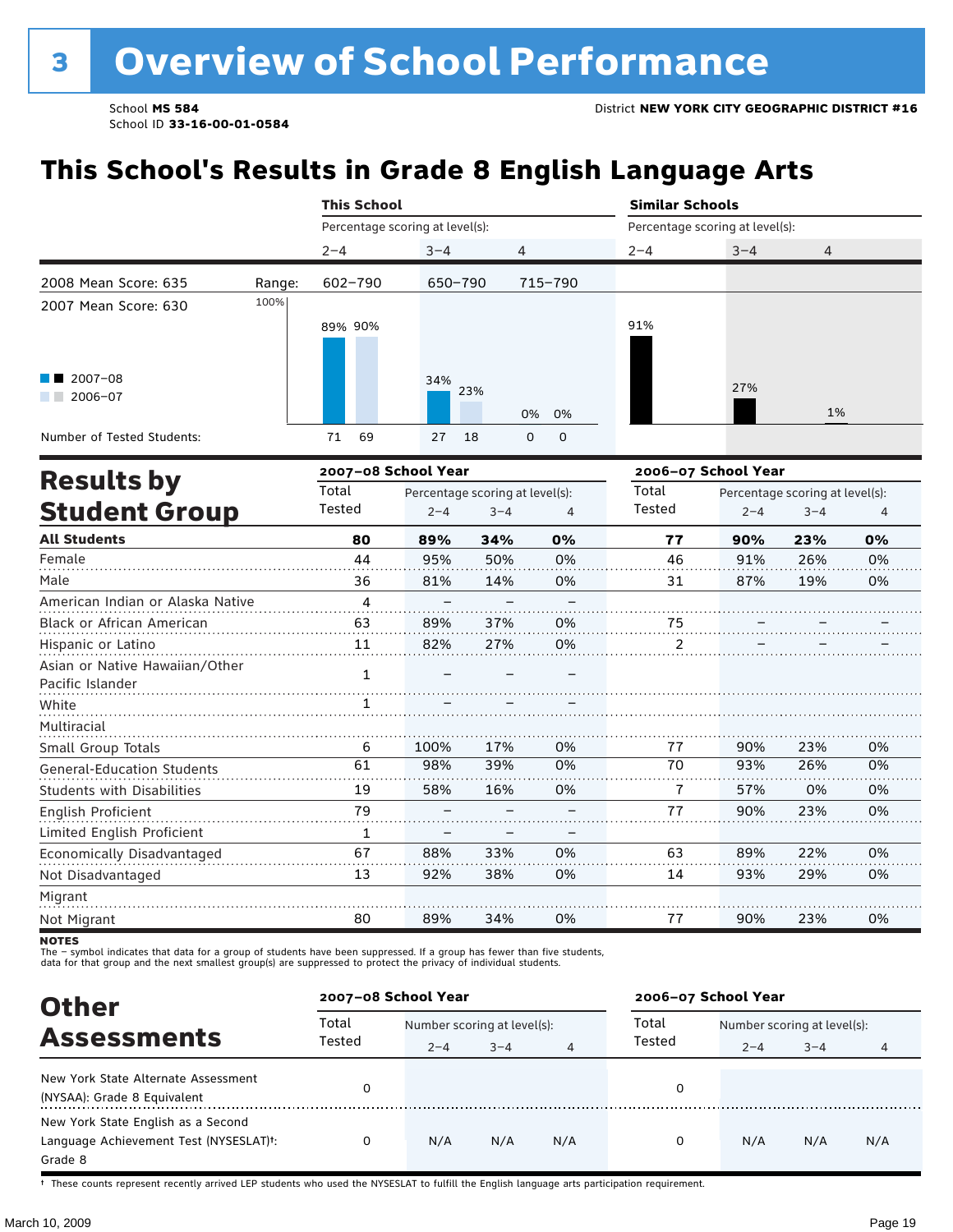### **This School's Results in Grade 8 Mathematics**

|                                                    |        | <b>This School</b>                       |         |                |                                 | <b>Similar Schools</b>          |                                 |                |    |  |
|----------------------------------------------------|--------|------------------------------------------|---------|----------------|---------------------------------|---------------------------------|---------------------------------|----------------|----|--|
|                                                    |        | Percentage scoring at level(s):          |         |                |                                 | Percentage scoring at level(s): |                                 |                |    |  |
|                                                    |        | $2 - 4$                                  | $3 - 4$ | 4              |                                 | $2 - 4$                         | $3 - 4$                         | 4              |    |  |
| 2008 Mean Score: 642                               | Range: | $616 - 775$                              | 650-775 |                | 701-775                         |                                 |                                 |                |    |  |
| 2007 Mean Score: 628                               | 100%   |                                          |         |                |                                 |                                 |                                 |                |    |  |
| 2007-08<br>$2006 - 07$                             |        | 80%<br>62%                               | 39%     | 25%            |                                 | 86%                             | 43%                             | 4%             |    |  |
| Number of Tested Students:                         |        | 48<br>63                                 | 31      | 19             | 3%<br>3%<br>2<br>$\overline{2}$ |                                 |                                 |                |    |  |
|                                                    |        | 2007-08 School Year                      |         |                |                                 |                                 | 2006-07 School Year             |                |    |  |
| <b>Results by</b>                                  |        | Total<br>Percentage scoring at level(s): |         |                | Total                           |                                 | Percentage scoring at level(s): |                |    |  |
| <b>Student Group</b>                               | Tested | $2 - 4$                                  | $3 - 4$ | $\overline{4}$ | Tested                          | $2 - 4$                         | $3 - 4$                         | $\overline{4}$ |    |  |
| <b>All Students</b>                                |        | 79                                       | 80%     | 39%            | 3%                              | 77                              | 62%                             | 25%            | 3% |  |
| Female                                             |        | 43                                       | 88%     | 42%            | 5%                              | 45                              | 60%                             | 24%            | 2% |  |
| Male                                               |        | 36                                       | 69%     | 36%            | 0%                              | 32                              | 66%                             | 25%            | 3% |  |
| American Indian or Alaska Native                   |        | 4                                        |         |                |                                 |                                 |                                 |                |    |  |
| Black or African American                          |        | 62                                       | 85%     | 44%            | 3%                              | 75                              |                                 |                |    |  |
| Hispanic or Latino                                 |        | 11                                       | 55%     | 27%            | 0%                              | 2                               |                                 |                |    |  |
| Asian or Native Hawaiian/Other<br>Pacific Islander |        | $\mathbf{1}$                             |         |                |                                 |                                 |                                 |                |    |  |
| White                                              |        |                                          |         |                |                                 |                                 |                                 |                |    |  |
| Multiracial                                        |        |                                          |         |                |                                 |                                 |                                 |                |    |  |
| Small Group Totals                                 |        | 6                                        | 67%     | 17%            | 0%                              | 77                              | 62%                             | 25%            | 3% |  |
| <b>General-Education Students</b>                  |        | 60                                       | 92%     | 52%            | 3%                              | 69                              | 67%                             | 28%            | 3% |  |
| <b>Students with Disabilities</b>                  |        | 19                                       | 42%     | 0%             | 0%                              | 8                               | 25%                             | 0%             | 0% |  |
| English Proficient                                 |        | 78                                       |         |                |                                 | 77                              | 62%                             | 25%            | 3% |  |
| Limited English Proficient                         |        | 1                                        |         |                |                                 |                                 |                                 |                |    |  |
| Economically Disadvantaged                         |        | 66                                       | 79%     | 36%            | 2%                              | 63                              | 62%                             | 27%            | 2% |  |
| Not Disadvantaged                                  |        | 13                                       | 85%     | 54%            | 8%                              | 14                              | 64%                             | 14%            | 7% |  |
| Migrant                                            |        |                                          |         |                |                                 |                                 |                                 |                |    |  |
| Not Migrant                                        |        | 79                                       | 80%     | 39%            | 3%                              | 77                              | 62%                             | 25%            | 3% |  |

**NOTES** 

The – symbol indicates that data for a group of students have been suppressed. If a group has fewer than five students,<br>data for that group and the next smallest group(s) are suppressed to protect the privacy of individual

| <b>Other</b>                                                       |                 | 2007-08 School Year         |         |  |        | 2006-07 School Year         |         |   |  |  |
|--------------------------------------------------------------------|-----------------|-----------------------------|---------|--|--------|-----------------------------|---------|---|--|--|
| <b>Assessments</b>                                                 | Total<br>Tested | Number scoring at level(s): |         |  | Total  | Number scoring at level(s): |         |   |  |  |
|                                                                    |                 | $2 - 4$                     | $3 - 4$ |  | Tested | $2 - 4$                     | $3 - 4$ | 4 |  |  |
| New York State Alternate Assessment<br>(NYSAA): Grade 8 Equivalent |                 |                             |         |  |        |                             |         |   |  |  |